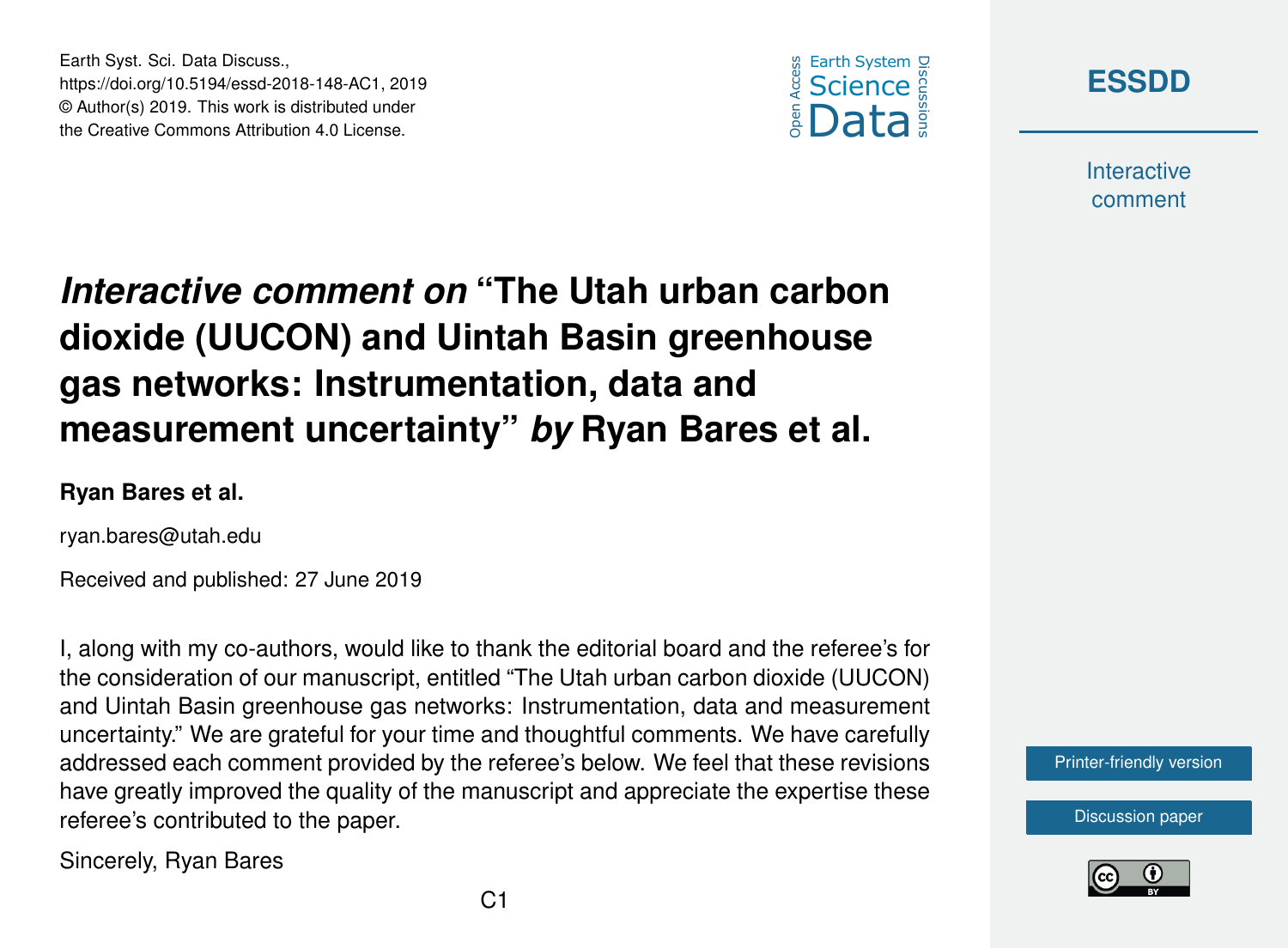### **[ESSDD](https://www.earth-syst-sci-data-discuss.net/)**

Anonymous Referee #1 Comments:

This manuscript is a well-written and organized description of two GHG measurement networks. Overall, most of my comments are extremely minor (wording/spelling/grammar), with only a few more substantial comments.

—————————————————————————————————————

More substantial comments:

——-

The methods and uncertainties seem sound. Two things could be improved: 1) the pump in the UUCON network is upstream of the analyzer, meaning that the sample (but not the cal gas) goes through the pump first. - the authors should test the output of the pumps to ensure that Co2 is not compromised or changed by the pump, or add some language addressing this issue.

We thank the referee for pointing out the potential for the pump to influence the atmospheric sample. We also note that referee #2 made a similar comment, which emphasizes the need for us to include additional information on our choice of materials and validation of those materials within the design. The pumps used in the UUCON network were selected to minimize any potential absorption of CO2 or other interference with the sample. The diaphragms are made of a PTFE coated EPDM rubber which has been shown to have negligible gas phase absorption. Additionally, multiple tests were performed in the lab and in the field to verify that the location of the pump upstream of the analyzer would not impact the observations. These tests were performed using pressurized cylinders of known concentrations of CO2 that span well beyond those values observed with in the network, 350 – 1000 ppm. Both dry and wet samples were tested to verify that the presence of H2O in the sample gas would not impact the results. Wet standard gasses were produced by passing the dry known gas through a Licor 610 dew point generator at a know temperature and pressure. Calibration gasses were passed through a pressure controlled Li-6262 with and with out the presence of **Interactive** comment

[Printer-friendly version](https://www.earth-syst-sci-data-discuss.net/essd-2018-148/essd-2018-148-AC1-print.pdf)

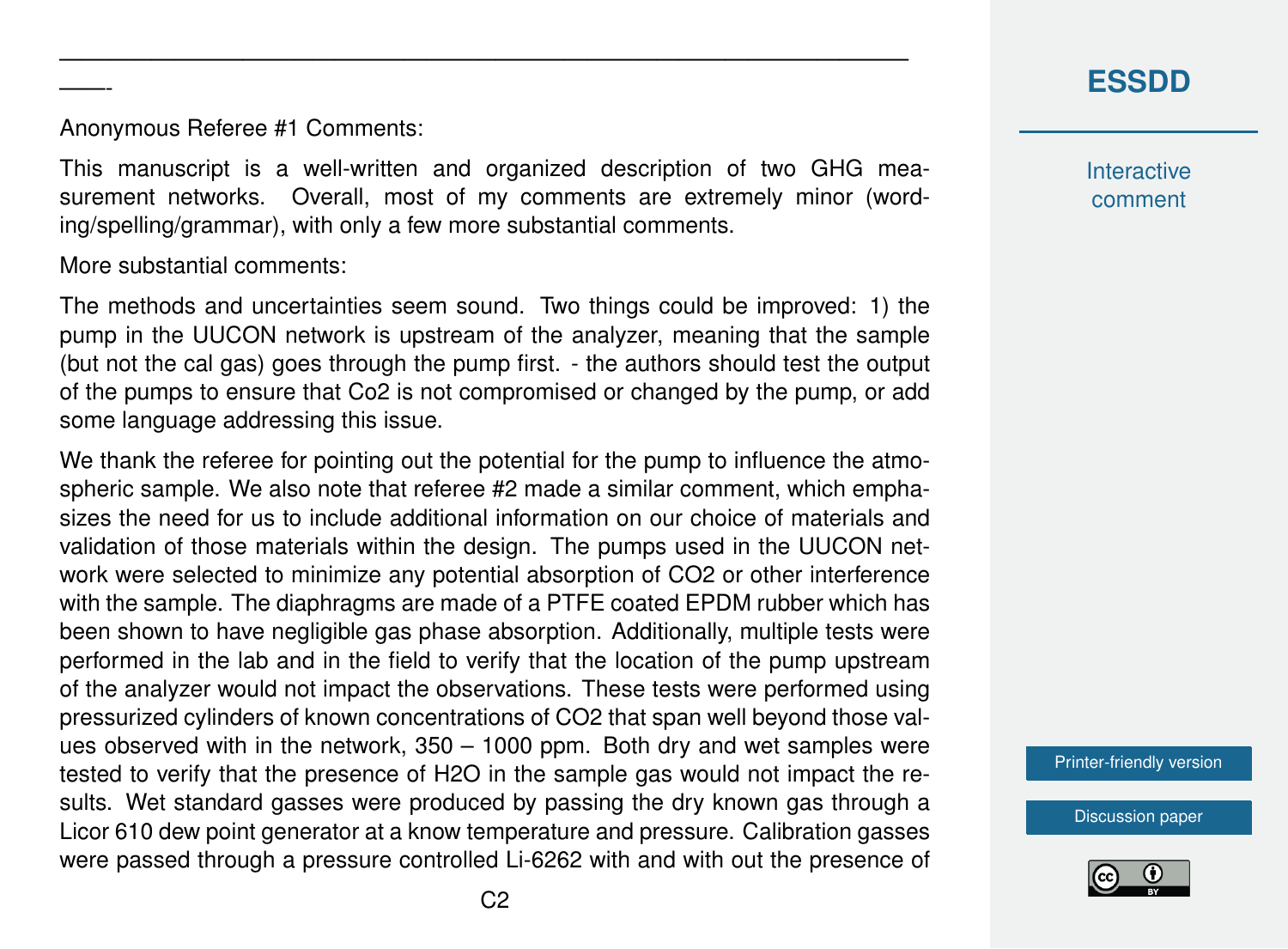an upstream pump and compared. No measureable changes were identified throughout the full range of CO2 values, both wet and dry. Theses results provide us with a reasonable level of confidence that any absorption or interference from the sample pump being located upstream of the analyzer is negligible and beyond the instruments decidable limits.

Language was added to section 2.1.3 describing the pump material in more depth and briefly outlining the tests and results described above. Line 187 of the track changes version of the mauscript now read:

"Since the pump is located upstream of the analyzer there is potential for CO2 to absorb onto the material with in the pump head and interference with the atmospheric sample. The pumps used in the UUCON network were selected to minimize any potential interference with the sample. The diaphragms are made of a PTFE coated EPDM rubber which has been shown to have minimal gas phase absorption. Multiple laboratory and field tests were performed to verify that the location of the pump upstream of the analyzer would not impact the observations. No measureable impacts were identified provide us with a reasonable level of confidence that any absorption or interference from the pump is negligible."

2) The system does not dry the sample, so the authors should ensure that that the water vapor correction is robust. Although they have done a very nice job explaining how it is applied for the Licor, they state that they do not think it is a large component of the uncertainty but they do not back that up. This should be done for both systems.

This is an excellent point made by the referee, and again one echoed by referee #2, underlying the importance of this comment. In an effort to address this comment, we estimate the measurement uncertainty of the water vapor measurements for both the UUCON and the Uintah Basin GHG networks, describe the laboratory tests used to calculate these values, and report the results in both the text in section 4 as well as in table 3.

### **[ESSDD](https://www.earth-syst-sci-data-discuss.net/)**

**Interactive** comment

[Printer-friendly version](https://www.earth-syst-sci-data-discuss.net/essd-2018-148/essd-2018-148-AC1-print.pdf)

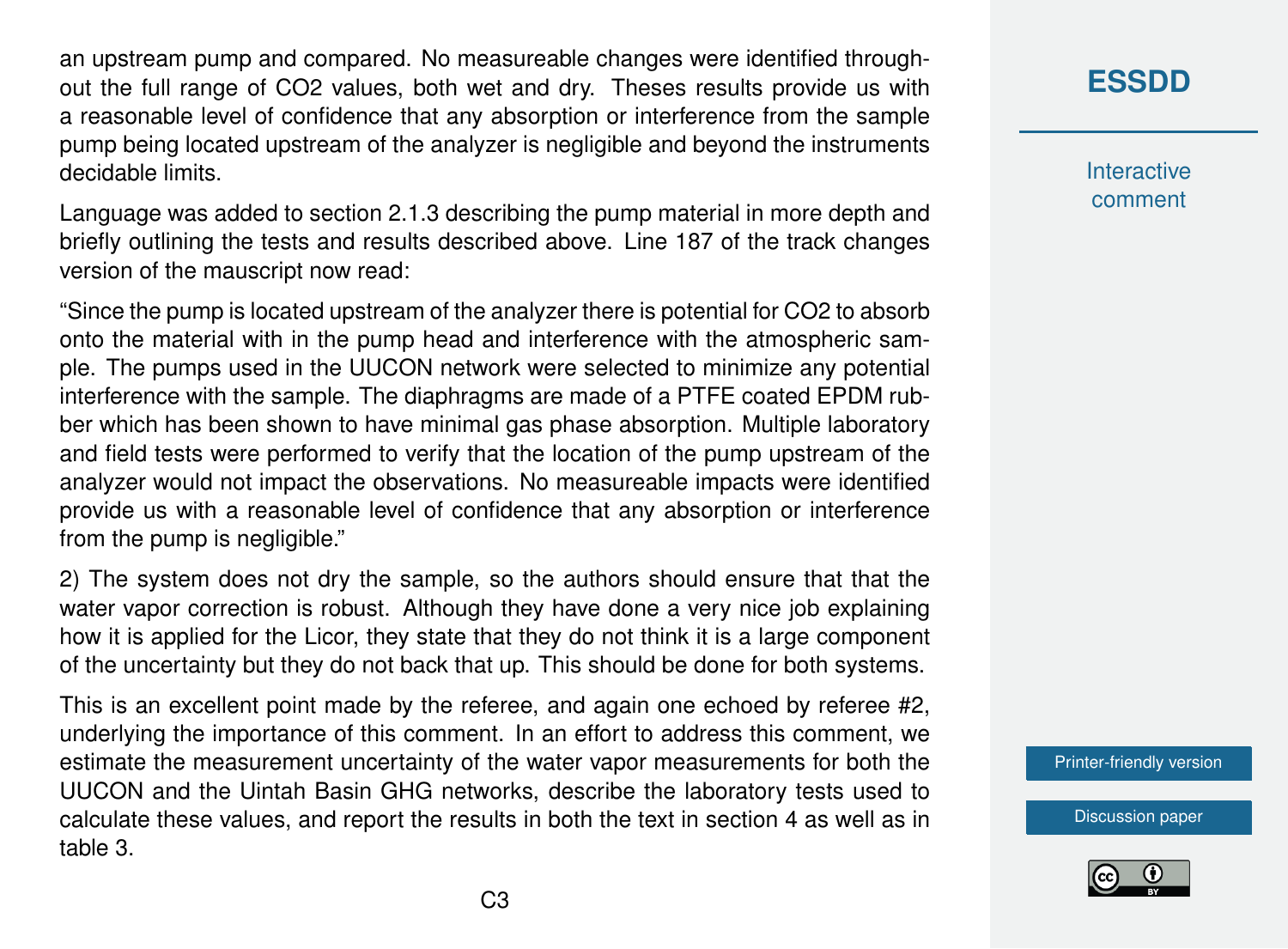Additional language was added starting on line 540 in the manuscript to include these numbers. This paragraph reads:

"Water vapor precision was examined using laboratory tests for the UUCON and the Uintah Basin GHG network designs and are reported in Table 3 (Uh2o). Gas from a dry calibration tank of know CO2 mole fraction was passed through a Li-610 dew point generator at a set dewpoint temperature. H2O measurements were collected by both systems in parallel over a period of 1.5 hours. We calculated the Allan variance to represent the precision of the H2O measurements regardless of drift over time or other systematic errors. This precision statistic was used to construct a normal distribution of H2O centered on the mean measured H2O mole fraction at each site, which is used to estimate the uncertainties in dry air equivalent estimates for CO2 due to H2O repeatability error using methods discussed in Section 3.3. The  $1\sigma$  uncertainty of the H2O precision results in a mean 0.019 ppm CO2 error (Uh2o) for the UUCON network, and 0.017 ppm CO2 for the Uintah Basin GHG network design. These uncertainties represent a lower bounds for error in CO2 resulting in H2O measurements as they do not account for errors in H2O measurement accuracy. Biases in the accuracy of measurements are addressed in the QAQC procedures of the data."

We feel that the addition of this information, at the suggestion of both referee #1 and #2, was a significant contribution to the manuscript and we are grateful to both for their suggestion to include this information.

Specific comments:

L79. Restate what "These methods" refer to here

To clarify which methods we are referring to we reworded the sentence to read "The methods developed for the measurements in the Uintah Basin GHG network have also been adopted at two UUCON sites to add CH4 observations to the urban CO2 record."

L115: IGRA should be IRGA

# **[ESSDD](https://www.earth-syst-sci-data-discuss.net/)**

**Interactive** comment

[Printer-friendly version](https://www.earth-syst-sci-data-discuss.net/essd-2018-148/essd-2018-148-AC1-print.pdf)

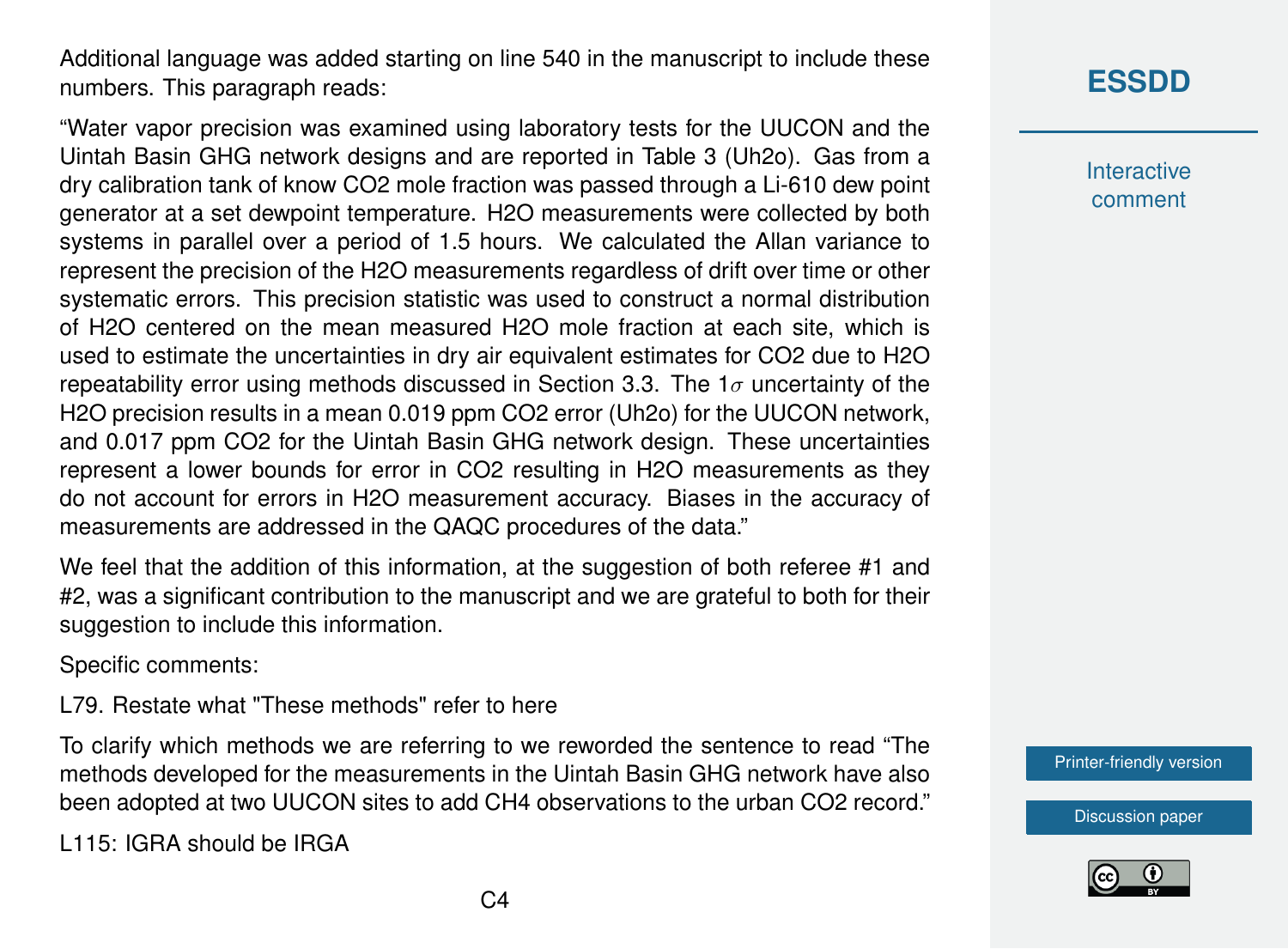We thank the referee for catching this typo. We have fixe it to read the proper acronym **IRGA** 

L118 - reword - what is continuously flowing (data? air?) and what is high-frequency? not the method.

We agree with the referee that this sentence is a bit confusing and unnecessary. As the next sentence describes that the gasses are continuously flowing and the data is collected at 10-second intervals, we opted to remove this sentence all together.

L123 Again, what exactly is meant by "continuous" vs. "not continuous"? Are the 5 minute points not averages and the 10 second data are averages? Or is this just referring to the higher reporting frequency?

We are grateful to referee for pointing out the fact that we did not define these terms well and that there is confusion surrounding the methods used in the historic data record. A paragraph was added at starting at Line 131 which reads:

"The historic method was a non-continuous method, which collected data on a 5 minute interval. Every 5 minutes a pump would turn on and flow gas for 90 seconds then turn off and the system would then wait 30 seconds for the IRGA to reach a stable pressure. After the stabilization period data was recorded by a datalogger as a 1 minuet average of 10 second scans. The system would then sit idle, with out flowing gasses or recording data until the next sample period."

Additionally, for added clarity, the first sentence on the following paragraph was changed to now read:

"The decision to change from the historical method to that continuously flows gas and collects data was in an effort to better capture higher frequency variations in observed values that could indicate near-field emissions."

L126 I would not put quotes around contamination (not a term being defined here or special usage)

**[ESSDD](https://www.earth-syst-sci-data-discuss.net/)**

**Interactive** comment

[Printer-friendly version](https://www.earth-syst-sci-data-discuss.net/essd-2018-148/essd-2018-148-AC1-print.pdf)

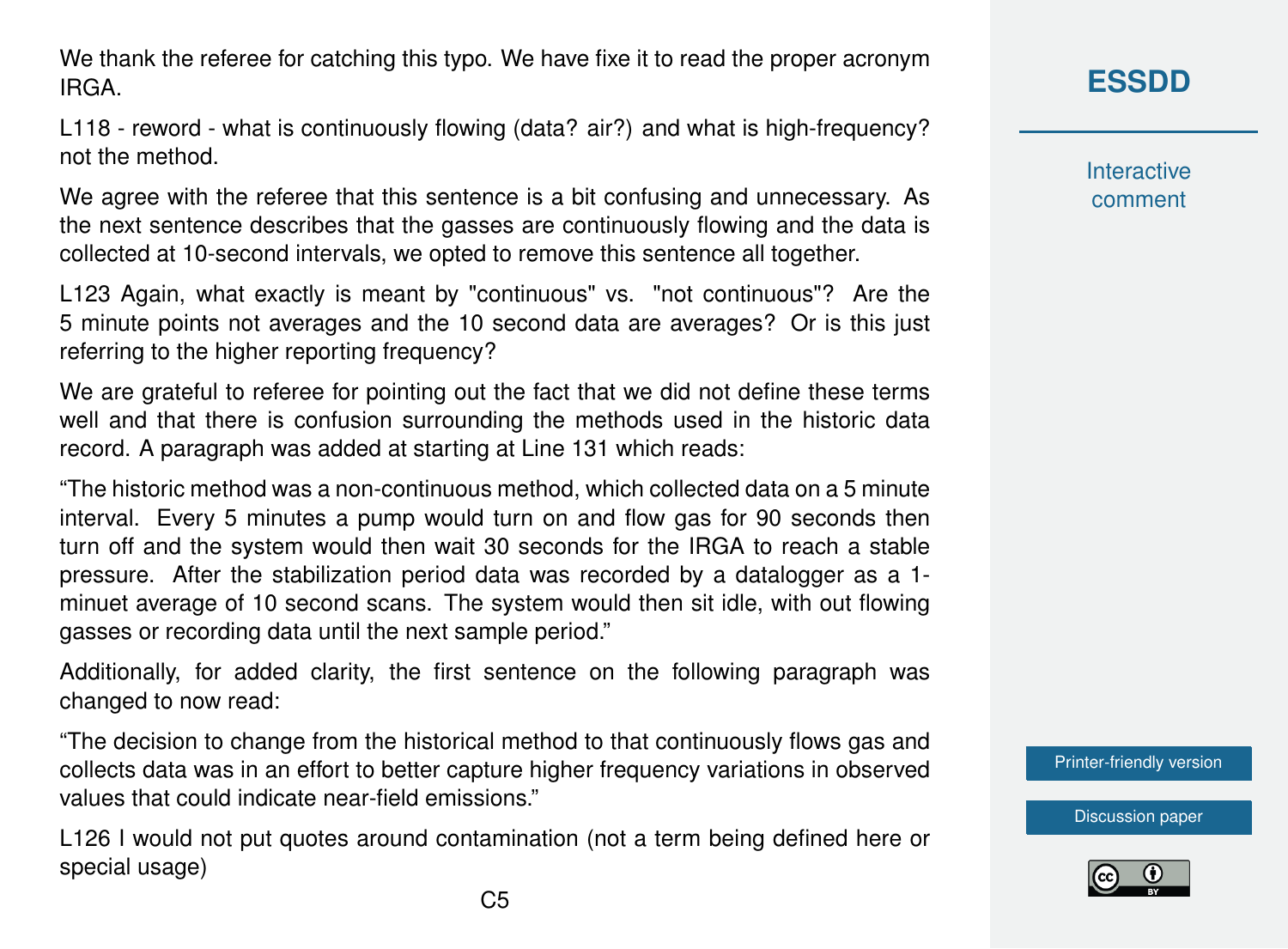We agree with the referee that it is best to not place quotations around the term contamination in this sentence, and as a result of a comment made by referee #2 we have modified this sentence so that the term contamination has been removed.

The sentence use to read:

"Additionally, high frequency data allow for easier identification of "contamination" of the measurement site from highly localized emissions (e.g., furnace, car) that can affect the signal at a site."

It now reads the following:

"High frequency data allow for easier identification highly localized emissions (e.g., furnace, car) that can affect the signal at a site."

L146. um is not the abbreviation for micrometer, the actual greek mu should be used Here mole fraction should probably be used consistently throughout here rather than switching back and forth with concentration

We would like to thank the referee for catching our error and we have replaced um with the appropriate Greek mu symbol. We also agree with the referee that the term mole fraction should be used consistently, so we have replaced the term concentration with mole fraction here and throughout the rest of the manuscript.

L159 - I was interested in this pump so I looked it up and cannot find this one – can the authors check the number? The NMP850-KNDC (similar part) seems to be a diaphragm pump, not swinging piston. But perhaps the UMP is a piston? Here it would be desirable (as noted at the top of this review) to indicate whether this pump could affect CO2 concentrations downstream.

We are grateful to the referee for their attention to the materials and location of the pump used in the UUCON measurement design, and we agree that the topic requires more information to address the potential for down stream affects. We would also like to thank the reviewer for taking the time to look up the make and model of our pump, **[ESSDD](https://www.earth-syst-sci-data-discuss.net/)**

**Interactive** comment

[Printer-friendly version](https://www.earth-syst-sci-data-discuss.net/essd-2018-148/essd-2018-148-AC1-print.pdf)

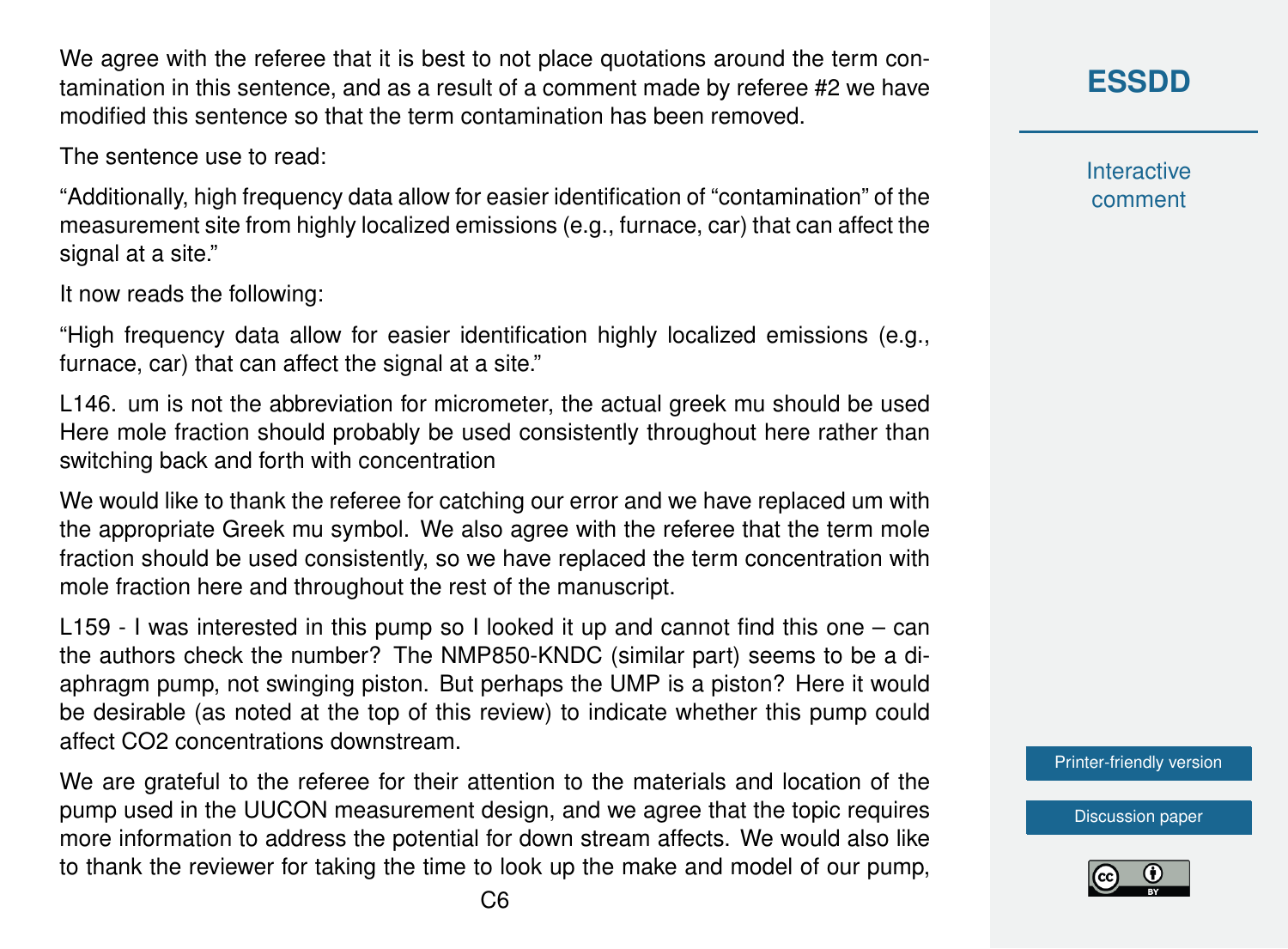as we had miss identified the model number and the type of pump. The pump is in fact a diaphragm pump and we have corrected the manuscript to reflect that. The sentence on line 181 now reads:

"Atmospheric sample air is pulled from the inlet to the analyzer using a 12-volt chemically resistant micro diaphragm gas pump (UNMP850KNDC-B, KNF Neuberger Inc., Trenton, NJ) that provides a reliable flow of 4.2 L/min."

Additionally, as noted in the response at the top of this review, we have performed multiple tests to verify that absorption and interference are minimal if not negligible and that the materials used were selected with this issue in mind. To address a paragraph was added to this section, section 2.1.3, which reads:

"Since the pump is located upstream of the analyzer there is potential for CO2 to absorb onto the material with in the pump head and interference with the atmospheric sample. The pumps used in the UUCON network were selected to minimize any potential interference with the sample. The diaphragms are made of a PTFE coated EPDM rubber which has been shown to have minimal gas phase absorption. Multiple laboratory and field tests were performed to verify that the location of the pump upstream of the analyzer would not impact the observations. No measureable impacts were identified provide us with a reasonable level of confidence that any absorption or interference from the pump is negligible."

L175 L/minute is volume flow - specify standard liters per minute. I would guess at least some if not all the sites are at altitude, so this becomes more important.

This is an excellent point made by the reviewer and we have update the sentence to note that this is a standard liter per minute. The sentence now reads:

"A Smart-Trek 50 mass-flow controller (Sierra Instruments, Monterey, CA) is located between the manifold and analyzer to hold the sample flow consistent at 0.400 SL/minute (Fig. 4)."

## **[ESSDD](https://www.earth-syst-sci-data-discuss.net/)**

**Interactive** comment

[Printer-friendly version](https://www.earth-syst-sci-data-discuss.net/essd-2018-148/essd-2018-148-AC1-print.pdf)

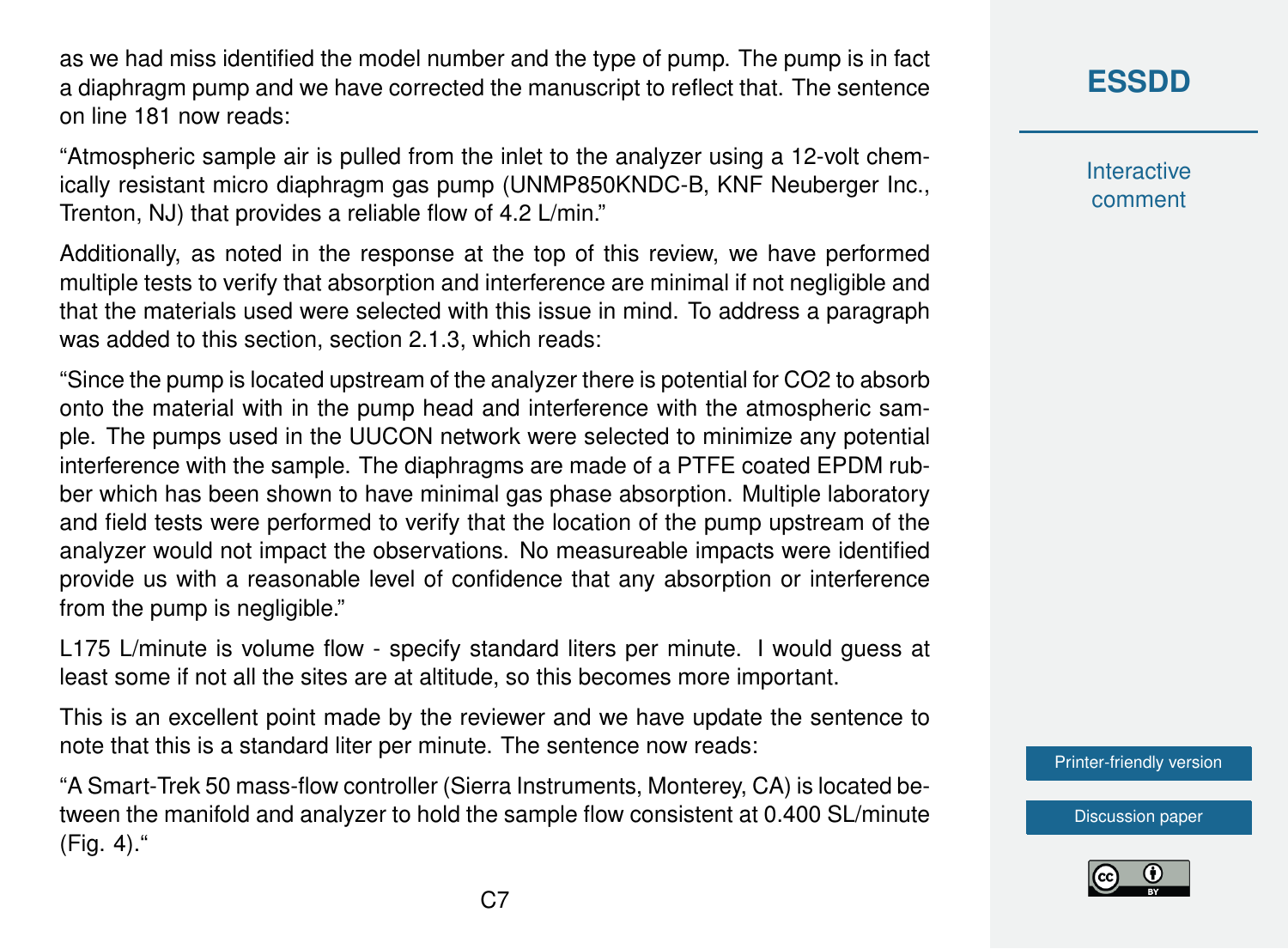L196 Division's (apostrophe)

We have corrected our error and added the apostrophe.

L200+ I commend the authors on the careful accounting of their standards. It is a little disappointing to hear of drift in the tank of 0.5 ppm however, that seems quite high. (let alone the 1.5 ppm drift in one of the original tanks!).

There appears to be a typo regarding the drift. The range of drift is actually 0.10 to 0.51  $\mu$ mol mol-1. We appreciate the referee's comment drawing our attention to this error and the typo has been fixed.

Beyond the typo, drift has been documented by NOAA by measuring a series of cylinders over many years and has attributed most of the drift to water at the valve. The amount of drift that NOAA reports for their cylinders is much smaller than the UofU, please see https://www.esrl.noaa.gov/gmd/ccl/airstandard.html Although the UofU calibration lab's fill system is modeled after the site managed by NOAA, our fill conditions are not the same. NOAA fills their cylinders at an elevation of 3022 meters with clean mountain air while the UofU cylinders are filled at an elevation of about 1288 meters with urban air through an inlet in which both humidity and composition of the air can vary continuously based on human activity. The composition of the air includes species that can interact in the cylinder in unknown ways. We really don't know the type of contaminants that are going into each cylinder that may interfere with the calibration and how the calibration may be affected over time as the cylinder is drained. In addition, we make ideal gas assumptions about gases that are not ideal and can definitely interact at different pressures inside the cylinder as the gas is used up and the intermolecular forces change. All of this amounts to larger drifts in the tanks than those produced by NOAA.

What is the typical value of the target tank?

The target tanks in the network range from 427.79 to 436.84 with an average value of

# **[ESSDD](https://www.earth-syst-sci-data-discuss.net/)**

**Interactive** comment

[Printer-friendly version](https://www.earth-syst-sci-data-discuss.net/essd-2018-148/essd-2018-148-AC1-print.pdf)

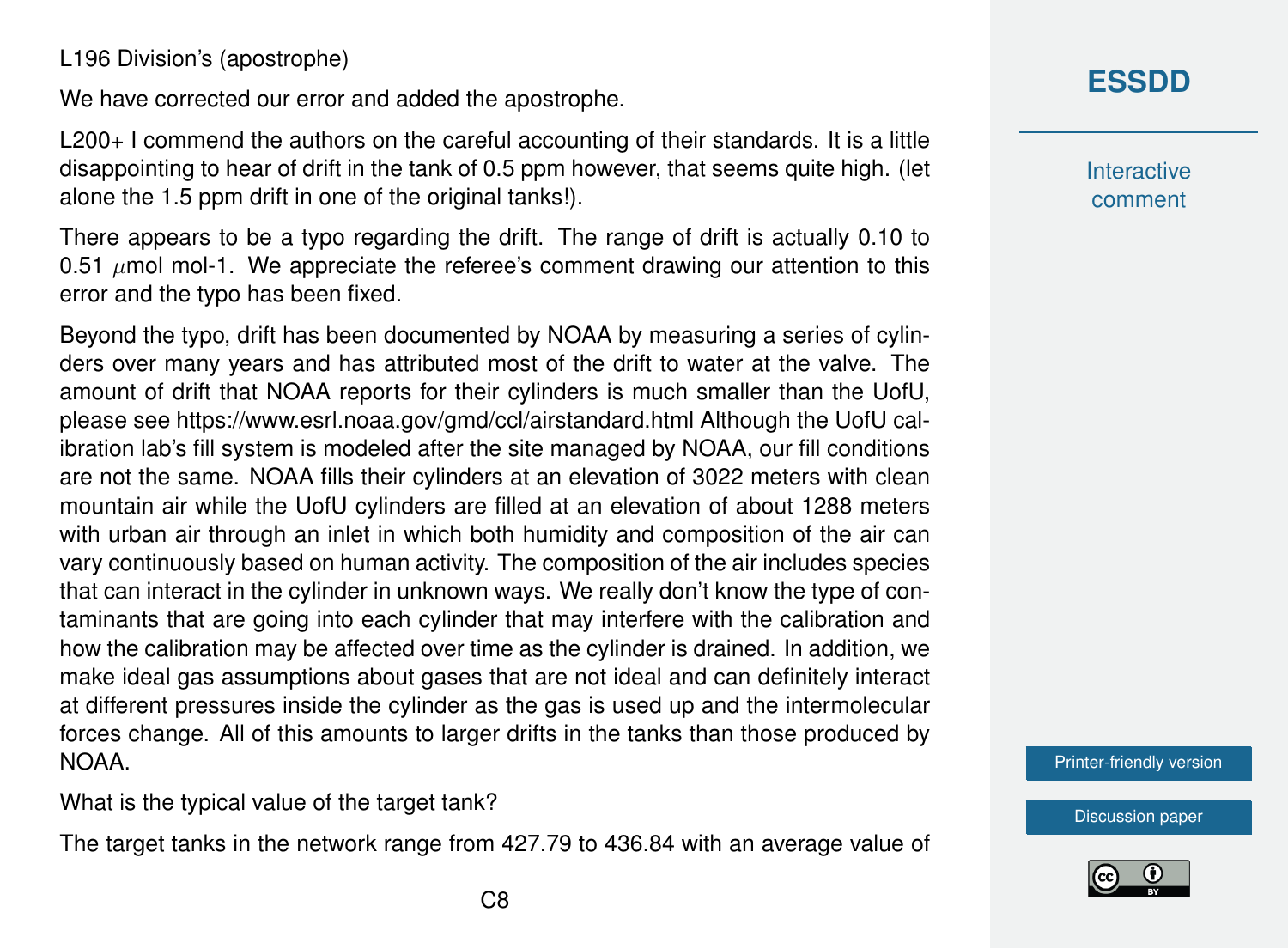432.02. To convey this to the reader the following sentence was added on line 229:

"The target tanks were targeted to be slightly elevated above ambient mole fraction, with the average of 432.02 ppm CO2."

L217 subscript 2 in CO2.

We again thank the referee for their careful review of the manuscript and for catching this typo. We have fixed this error and the 2 in CO2 has been subscripted.

L218-221 this paragraph is confusing and a little out of the blue? Is this round-robin between cities occuring or has already been done? (also conduced should be conducted). Or is this a recommendation?

We agree with the referee that this paragraph was a bit confusing and distracted from the detailed information regarding the most recent round robin conducted as described two paragraphs above. For clarity, we opted to remove the paragraph from the manuscript.

L222, In the previous few paragraphs, the units have been \mu mol mol  $E_{5}$ {-1}, now switching to ppm - should be done at the top and defined once and be consistent

We appreciate the reviewer for identifying the inconsistency in the units used in this section. We have updated all instances of umol mol-1 to read ppm.

L226-228. How does this upper limit on the WMO scale affect the calibrations mentioned above which go up to 800 ppm?

This is an excellent question presented by the referee. As the WMO scale was limited on the upper end below the concentrations observed with in the SLV, the facility needed to develop a range of calibration materials that were appropriate to our observational network, while still maintaining tractability to the WMO scale. Thus our calibration range is expanded beyond that of the WMO, but we are still tied directly to the scale. However, the WMO has announced an expansion of the scale, and in response to a **[ESSDD](https://www.earth-syst-sci-data-discuss.net/)**

**Interactive** comment

[Printer-friendly version](https://www.earth-syst-sci-data-discuss.net/essd-2018-148/essd-2018-148-AC1-print.pdf)

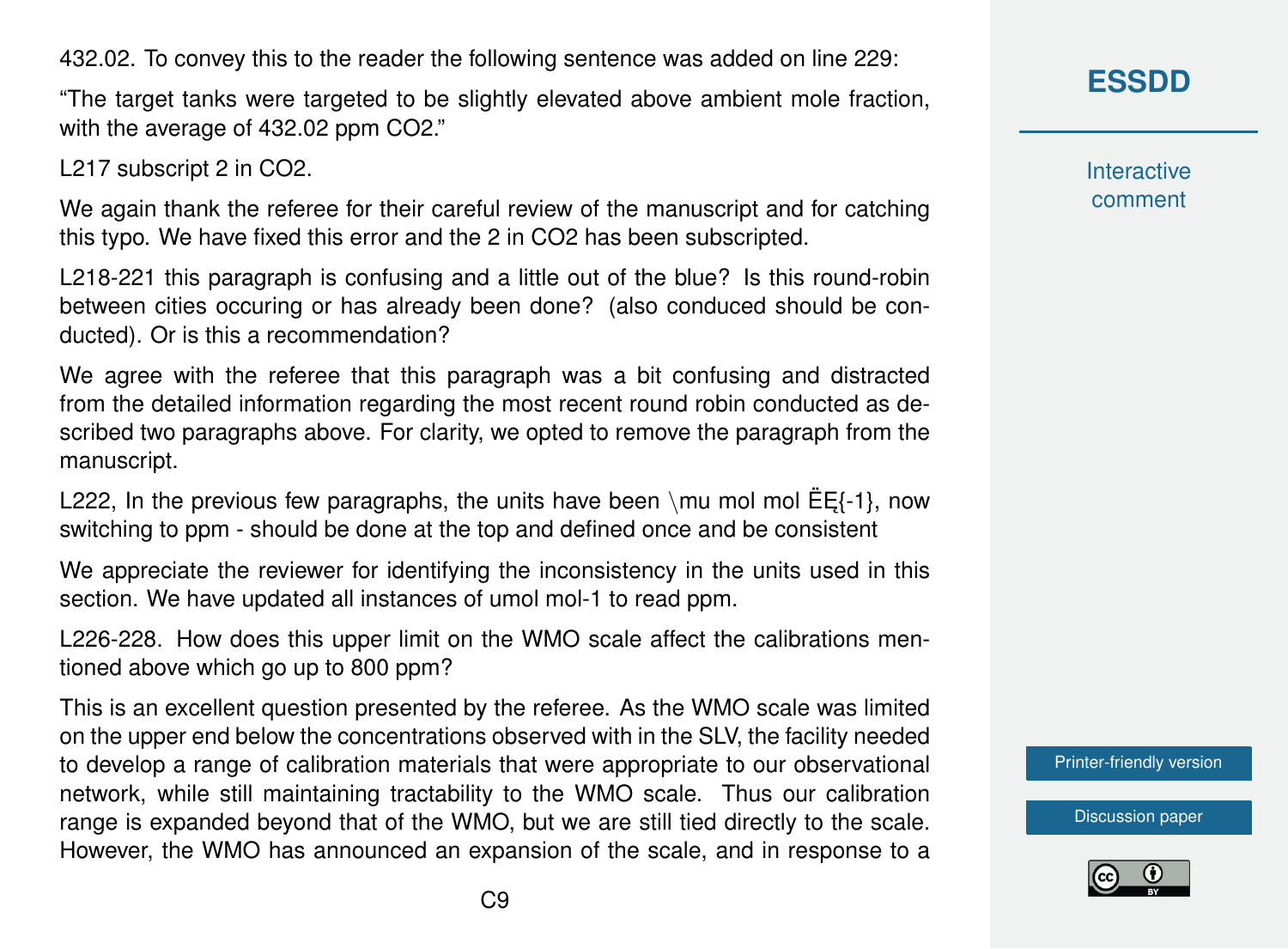comment from Referee #2, we have added language at line 269 which outlines this expansion. This sentence reads:

"Thus, the current WMO scale may be inadequate for urban observations in the SLV and the announced expansion of the WMO scale to 600 ppm will greatly benefit the urban trace gas community, which needs additional high-quality gas standards with mole fractions more appropriate to urban observations."

L239 H2O mole fraction (in ppm), and missing "fraction" after "dry mole"

We again thank the referee for their careful reading of the manuscript and for identifying the missing word in this sentence. We have fixed this error and the word fraction has been added to the line.

L254 including Foster et al.? Perhaps a few more words with the ref in parentheses?

We appreciate the referee's suggestion to include more information about how this data has been used in recent publications. To address this comment we have change the original sentence from:

"The Uintah Basin GHG network has supported several recent projects including Foster et al., 2017."

To read:

"The Uintah Basin GHG network has supported several recent projects including Foster et al., 2017 and Foster et al., 2019, in which the data collected from this network were used to estimate and confirm basin wide CH4 emissions and examine CH4 emissions during wintertime stagnation episodes respectively"

The added reference to Foster et al., 2019 has also been added to the References section.

L263 is the NOAA04 scale different from the WMO X2004A scale mentioned earlier for CH4? This is an excellent point made by the referee. Yes, this is the same scale as

**[ESSDD](https://www.earth-syst-sci-data-discuss.net/)**

**Interactive** comment

[Printer-friendly version](https://www.earth-syst-sci-data-discuss.net/essd-2018-148/essd-2018-148-AC1-print.pdf)

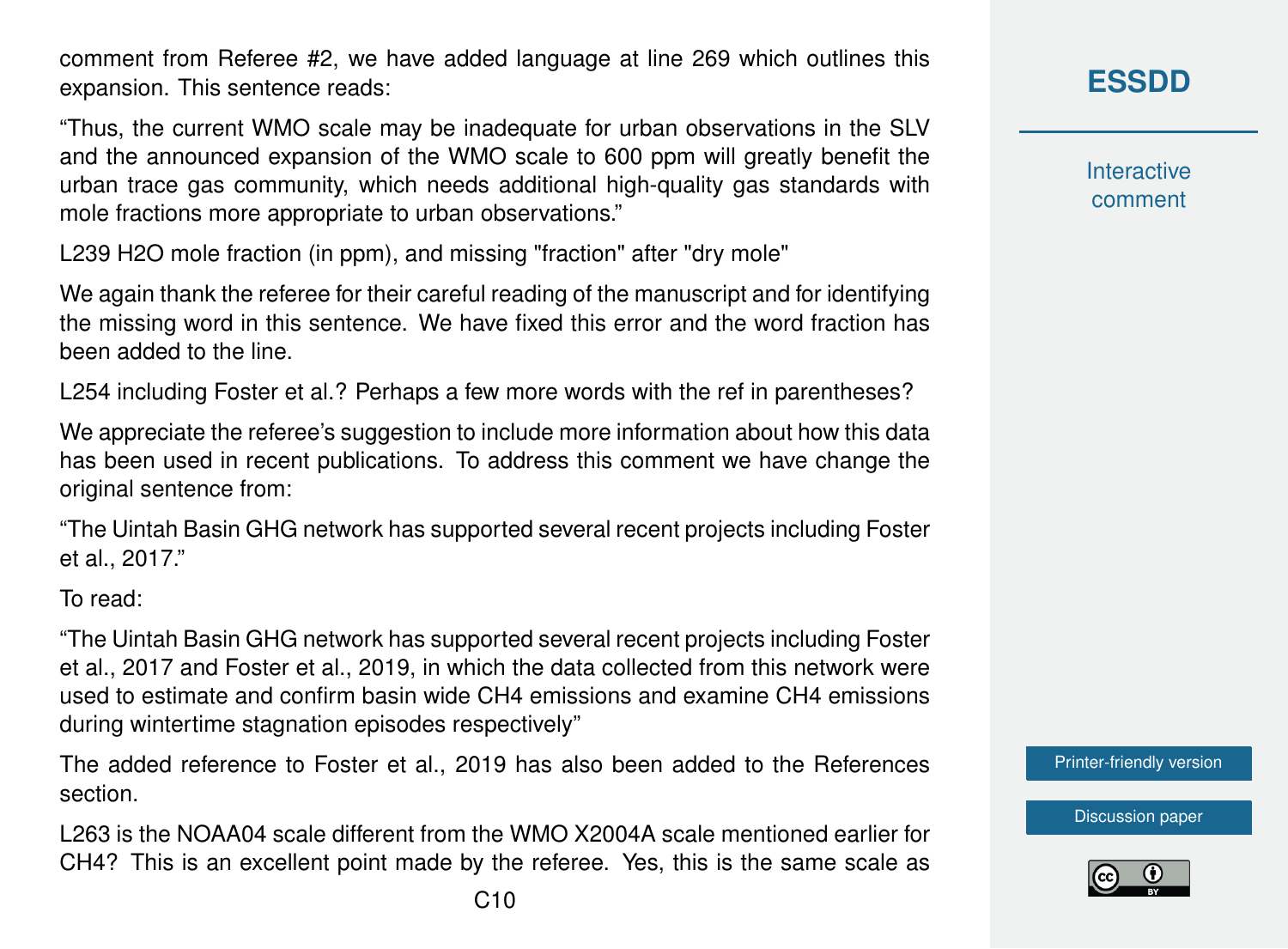described earlier. To clarify the scales as we have reworded the sentence starting on line 238 to read:

"Calibration gases are introduced to the analyzer every three hours using three wholeair, high-pressure reference gas cylinders with known CO2 and CH4 mole fraction that are directly linked to the WMO X2007 CO2 mole fraction scale (Zhao and Tans, 2006) and the WMO X2004A CH4 mole fraction scale (Dlugokencky et al., 2005) as described in section 2.1.6"

L266 section 2.2.2 could be a bit longer - how are these corrections validated in the laboratory? A few more sentences would be useful on this important correction, including an estimate of the error on this (as mentioned below under the uncertainty analysis). At the top of this section (L250) would be good to mention what gases are measured by the LGR.

We thank the referee for encouraging us to include additional information in this section and to further explain our independent validation of the LGR's on-board H2O corrections. We have added language here briefly describing the lab procedures. Additionally, as the topic of H2O error estimates is one of significance which was also raised by referee #2, we have produced and included error estimates of the LGR water vapor measurements in this section and in section 4. The sentence now reads:

"The LGR analyzer measures mole fraction of H2O, CO2 and CH4, the later two of which are impacted by the presence of water vapor in the sample and the pressure within the cavity of the instrument. Corrections for pressure, water vapor dilution and spectrum broadening for CH4 and CO2 are made on-site by LGR's software and validated empirically by laboratory testing using calibration gasses of know concentrations and the same Li-610 dew point generator described above, which generates a stable dew point at a set temperature  $(+/-0.2 \degree C)$ . Independent error estimates of the LGRs H2O correction were produced (Section 4, Table 3) resulting in an average uncertainty of 0.017 ppm CO2. "

# **[ESSDD](https://www.earth-syst-sci-data-discuss.net/)**

**Interactive** comment

[Printer-friendly version](https://www.earth-syst-sci-data-discuss.net/essd-2018-148/essd-2018-148-AC1-print.pdf)

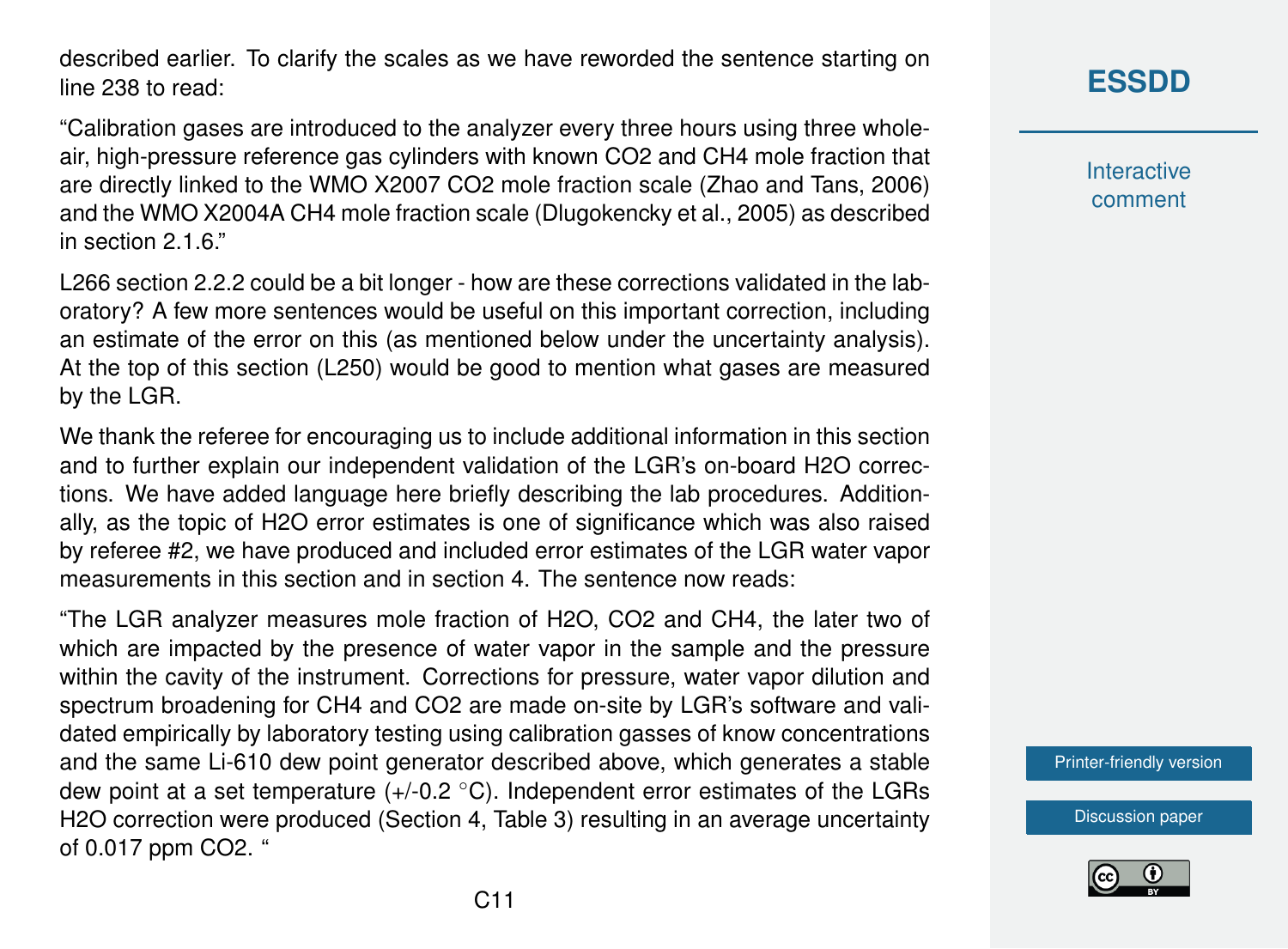Figure 5. Caption is incorrect, as it states that the majority of the data is over 550 ppm, which is certainly not the case if the 95th percentile is 550 then only 5% of the data is above 550!

We appreciate the referee for catching this error. We have reworded the caption to now read:

"Figure 5: Monthly percentiles of atmospheric observations from SUG over one year, 2017. Note that observations in the 95th percentile are greater than 550 ppm CO2, well beyond the current WMO calibration scale."

section 3.2: L 288-290 - clarify whether this is an issue in the Licor and LGR both or only Licor. Does the LGR control cavity pressure? Would the constantly flowing reference gas in the case of the Licor take care of this issue? (perhaps not).

We are grateful to the referee's suggestion to clarify what method of accounting for changes in atmospheric pressure each network utilizes. We have added language to section 3.2 that clarifies this. This new language reads:

"To account for pressure the LGR's control the pressure with in the cavity and maintaining a near constant 140 torr. The Li-6262's in the UUCON network do not have mechanisms for controlling the pressure with in the cavity and thus implement the latter strategy described above, calibrating frequently and standardizing the flow of gasses through the optical cavity"

L303: check consistency between British and American spelling of "vapor/vapour"

All instances of the spelling vapor has been standardized to the American spelling.

L305: is this now a mole fraction of H2O or something else (volume fraction, mass fraction? Mixing ratio often refers to mass ratio?)

We appreciate the referee catching this error. This is H2O mole fraction.

The word "mixing ratio" was replaced with "mole fraction" on line 410.

**Interactive** comment

[Printer-friendly version](https://www.earth-syst-sci-data-discuss.net/essd-2018-148/essd-2018-148-AC1-print.pdf)

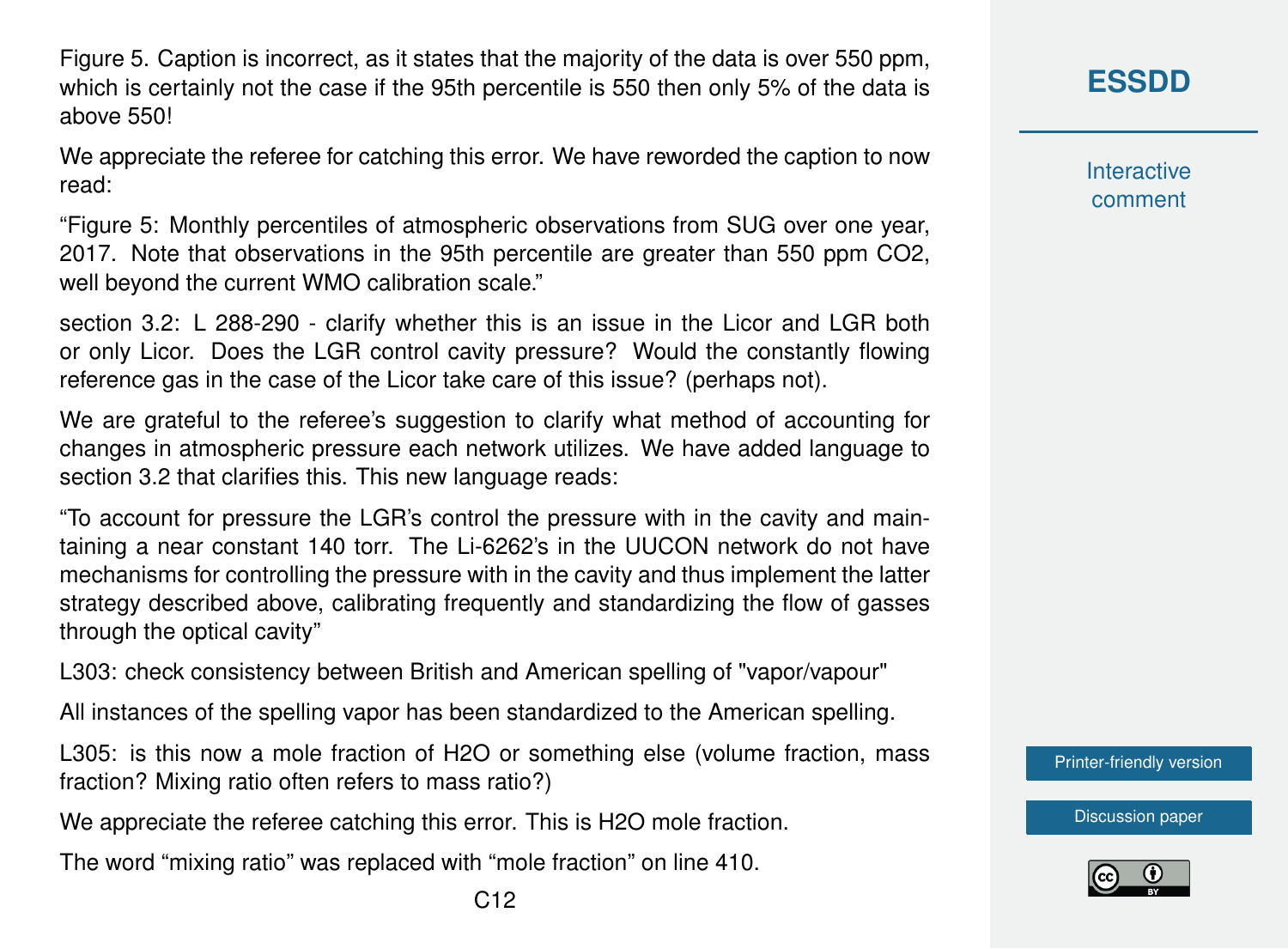Section 3.3 Please remind the reader that this is only being done for UUCON because the LGR is doing its own correction interally.

Language was added to both the opening paragraph and the final sentence of section 3.3 to remind the reader that this is only applied to the UUCON sites. That language reads:

"Both of these effects are corrected for during the post processing of UUCON data while the LGR sites rely on LGR's internal software."

And the last sentence was modified to end saying:

"mole fraction with in the UUCON network."

Fig. 7 caption wording: comma should be semicolon? (before flush periods). And here the target is referred to as the check tank, it might be more consistent to refer to it here as the target tank as was done earlier. Also, should say "calibrated", not post calibrated. Or perhaps "post-calibration".

We thank the referee for the careful review of the figure caption and identifying these errors. Each error has been corrected and the figure caption now reads:

"Figure 7: Left panel shows the sequence and timing of a standard calibration period in both the UUCON and Uinta Basin network. Gray open circles indicate the 90 second flushing period observed between each change in gas. Right panel shows a full two hour sample period with calibrations for the UUCON network with linear interpolations; flush periods have been removed. Orange, green, and blue closed circles indicate calibration standard gas and their known CO2 concentration. Yellow closed circle represents the target tank and its known concentration. Black closed circles indicate pre-calibration atmospheric observations which have been down sampled to one minute averages to reduce over plotting. Plus (+) signs in all colors indicate the calibrated measurements for the corresponding measurement. "

L359: It has not been shown what typical uncertainty due to these might be for this

**[ESSDD](https://www.earth-syst-sci-data-discuss.net/)**

**Interactive** comment

[Printer-friendly version](https://www.earth-syst-sci-data-discuss.net/essd-2018-148/essd-2018-148-AC1-print.pdf)

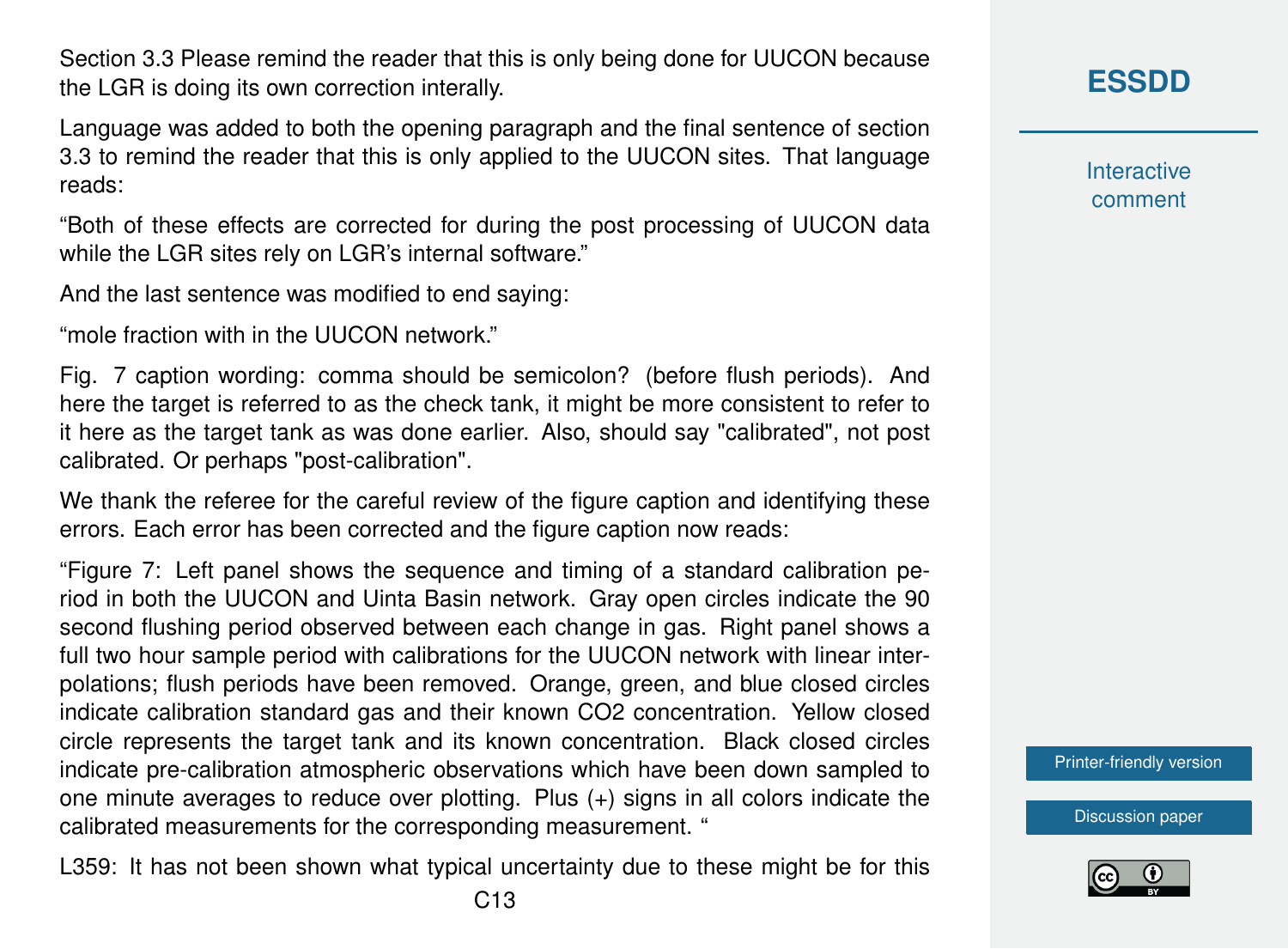system. Perhaps the authors could indicate what typical analyzer precision is during calibrations for the two instruments (I now see this information is already in Table 1, so you could just refer to this here). More difficult is the water vapor correction – are there any thoughts as to the possible error here, even if just a guess or based on a few tests mentioned earlier where the LGR correction was checked in the lab – what do those tests show? It would be good to be able to back this statement up, that these are likely small compared with the running uncertainty, even if just with some anecdotal information, without a formal estimate of their values.

We thank the referee again for pointing out the importance of including uncertainty estimates for the water vapor for both systems. As mentioned above, we have calculated these estimates for each system and reported on them in table 3 along with the CO2 measurement precision mentioned by the referee. We described the methods for these calculations in the added language in section 2.2.2 lines 338 – 364. To address the referees specific comment here of providing information to back up the statement that the propagated errors of H2O uncertainty are small we removed the words water vapor from line 438, added a sentence at the end of the opening paragraph of section 4 which reads:

"Due to the importance of water vapor on the accurate measurement of a CO2, especially in a measurement system that does not dry the atmospheric sample like the two describe in this paper, we have produced and reported uncertainty estimates for H2O vapor measurements (1 $\sigma$  Uh2o) as it impacts COÂn<sup>2</sup> as well as observed analyzer precision (1 $\sigma$  Up) in the field (Table 3). We do not report a total, accumulative uncertainty estimate from all possible sources of error combined. Uncertainties beyond those reported here are small compared to the running uncertainty estimate and could be estimated in future work."

We have described the methods used to create this statistical uncertainty estimate in section 4, lines 542 - 553, which reads:

### **[ESSDD](https://www.earth-syst-sci-data-discuss.net/)**

**Interactive** comment

[Printer-friendly version](https://www.earth-syst-sci-data-discuss.net/essd-2018-148/essd-2018-148-AC1-print.pdf)

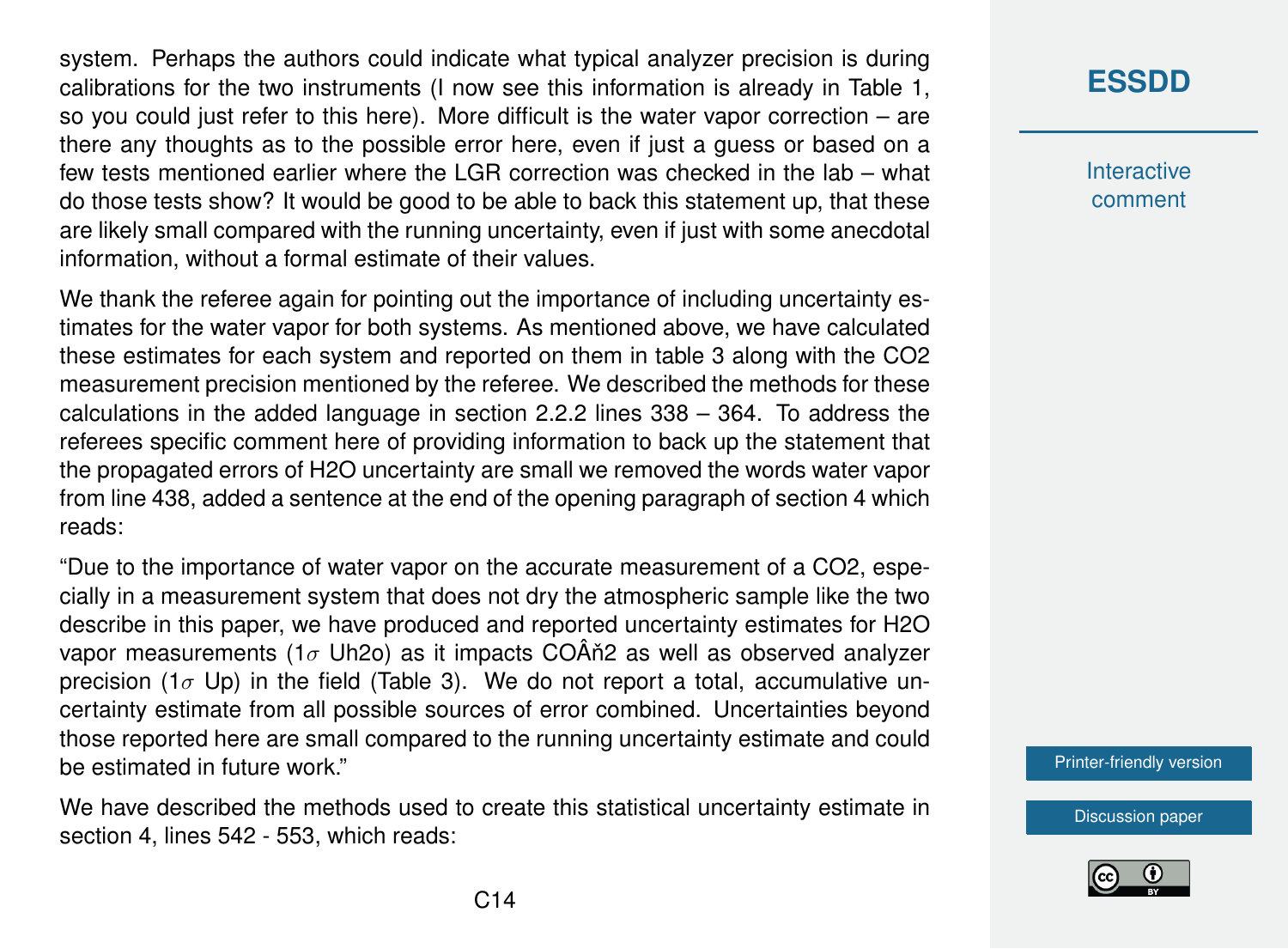"Water vapor precision was examined using laboratory tests for the UUCON and the Uintah Basin GHG network designs and are reported in Table 3 (Uh2o). Gas from a dry calibration tank of know CO2 mole fraction was passed through a Li-610 dew point generator at a set dewpoint temperature. H2O measurements were collected by both systems in parallel over a period of 1.5 hours. We calculated the Allan variance to represent the precision of the H2O measurements regardless of drift over time or other systematic errors. This precision statistic was used to construct a normal distribution of H2O centered on the mean measured H2O mole fraction at each site, which is used to estimate the uncertainties in dry air equivalent estimates for CO2 due to H2O repeatability error using methods discussed in Section 3.3. The  $1\sigma$  uncertainty of the H2O precision results in a mean 0.019 ppm CO2 error (Uh2o) for the UUCON network, and 0.017 ppm CO2 for the Uintah Basin GHG network design. These uncertainties represent a lower bounds for error in CO2 resulting in H2O measurements as they do not account for errors in H2O measurement accuracy. Biases in the accuracy of measurements are addressed in the QAQC procedures of the data."

L361: clarify that this is only available at the UUCON stations

A sentence was added on line 480 that reads:

"Since the UUCON network design encompasses a target tank we are able to leverage this method to estimate uncertainty within the network"

L401. I would think this method would actually not be able to see a bias in the calibration value of a given tank, it only can see whether the calibrations are noisy from day to day, because you are interpolating across calibration periods. For example, if on tank is always biased high due to a bias in the assigned value by the calibration lab, the slope has a bias all the time, and this would not be included in the virtual target method. Unless I am not understanding this right. If I am then it would be good to mention a case where this method does not capture the true full uncertainty that a true target would, or at least provide a sentence as to the limitations. Otherwise, this seems

# **[ESSDD](https://www.earth-syst-sci-data-discuss.net/)**

**Interactive** comment

[Printer-friendly version](https://www.earth-syst-sci-data-discuss.net/essd-2018-148/essd-2018-148-AC1-print.pdf)

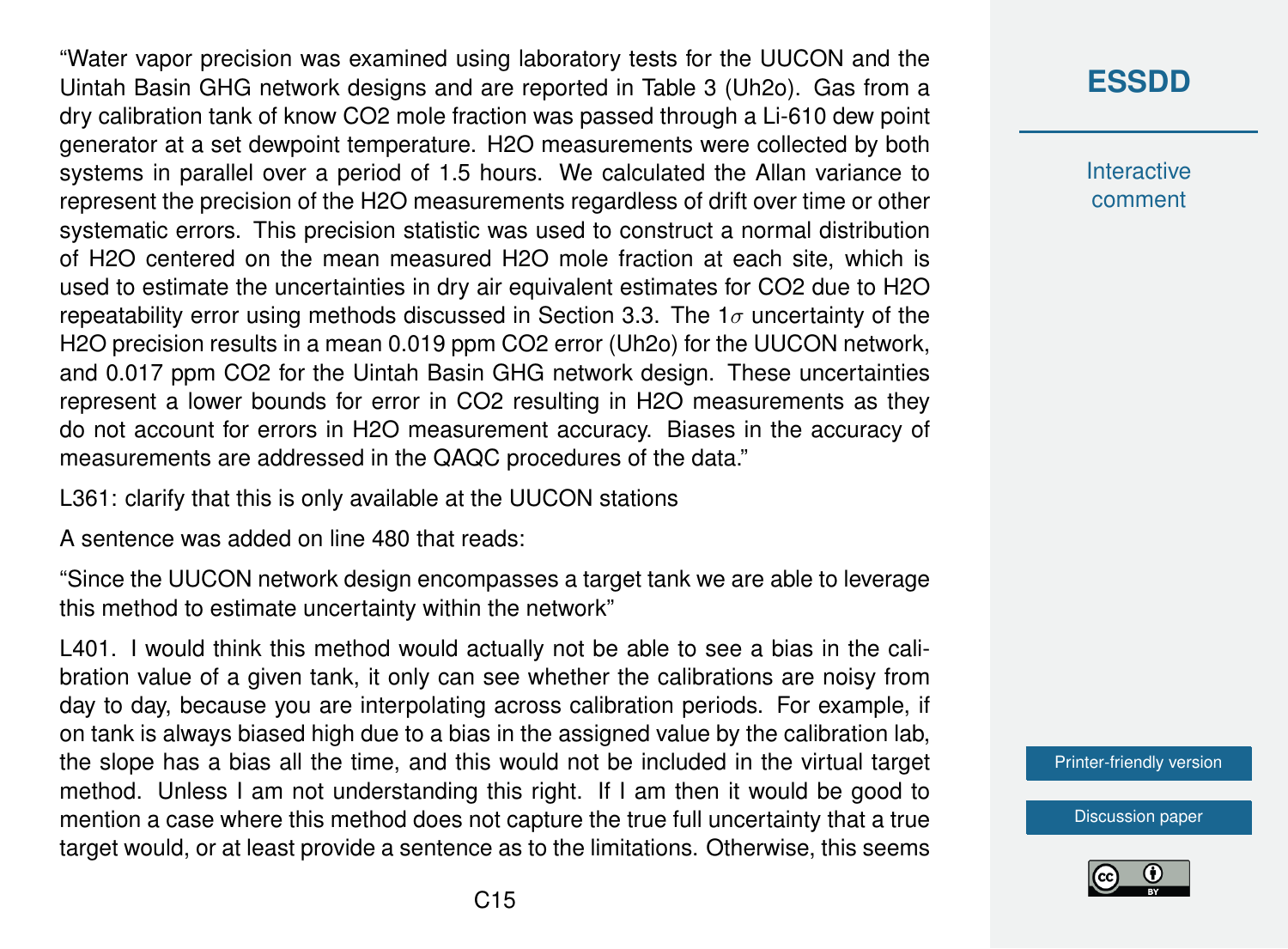like a good method.

We thank the referee for the comment regarding the methods ability to account for tank bias, but we respectfully disagree with this comment. For the interpolated target tank method describe (UpTGT) .The interpolation between the t-1 and t+1 calibrations allows us to evaluate each calibration sequence individually at time t, and also to provide an uncertainty calculation for each calibration at time t. The smoothing we applied to the RMSE values reduces the variability, but it does not bias the uncertainty values.

Thus, we feel this method can detect a bias in a calibration tank because any bias would result in larger measured-known calibration tank values.

For example, using the reviewer's scenario, if one tank was inadvertently biased high due to a bias in the assigned value by the calibration lab, the slope would be biased also and this would result in a higher virtual target tank RMSE values while this tank was used. Something like this is probably the explanation for why the June to early Aug RMSE values were elevated as compared to the latter time periods seen in Fig 9.

L408 typo: sites

This typo has been corrected and we reworded the sentence to now read:

L 409 - Is there an overall difference in the mean? i.e. Is UTGT larger than UpTGT on average? I would think so, but it would be nice to state the mean difference as well as the mean absolute difference here. I now see this in table 1 where it seems that at most sites where both were computed UTGT is greater, but not at all. this could be mentioned here, with a reference to the table.

We appreciate the referee's suggestion to reference table 3 with in the final paragraph of section 4. To address this comment we gave added language in line 527 which reads ", with average values reported in Table 3." As well as citing table 3 at the end of the section on line 541.

Table 3: are these the mean uncertainties over some period of time? Please note in

**[ESSDD](https://www.earth-syst-sci-data-discuss.net/)**

**Interactive** comment

[Printer-friendly version](https://www.earth-syst-sci-data-discuss.net/essd-2018-148/essd-2018-148-AC1-print.pdf)

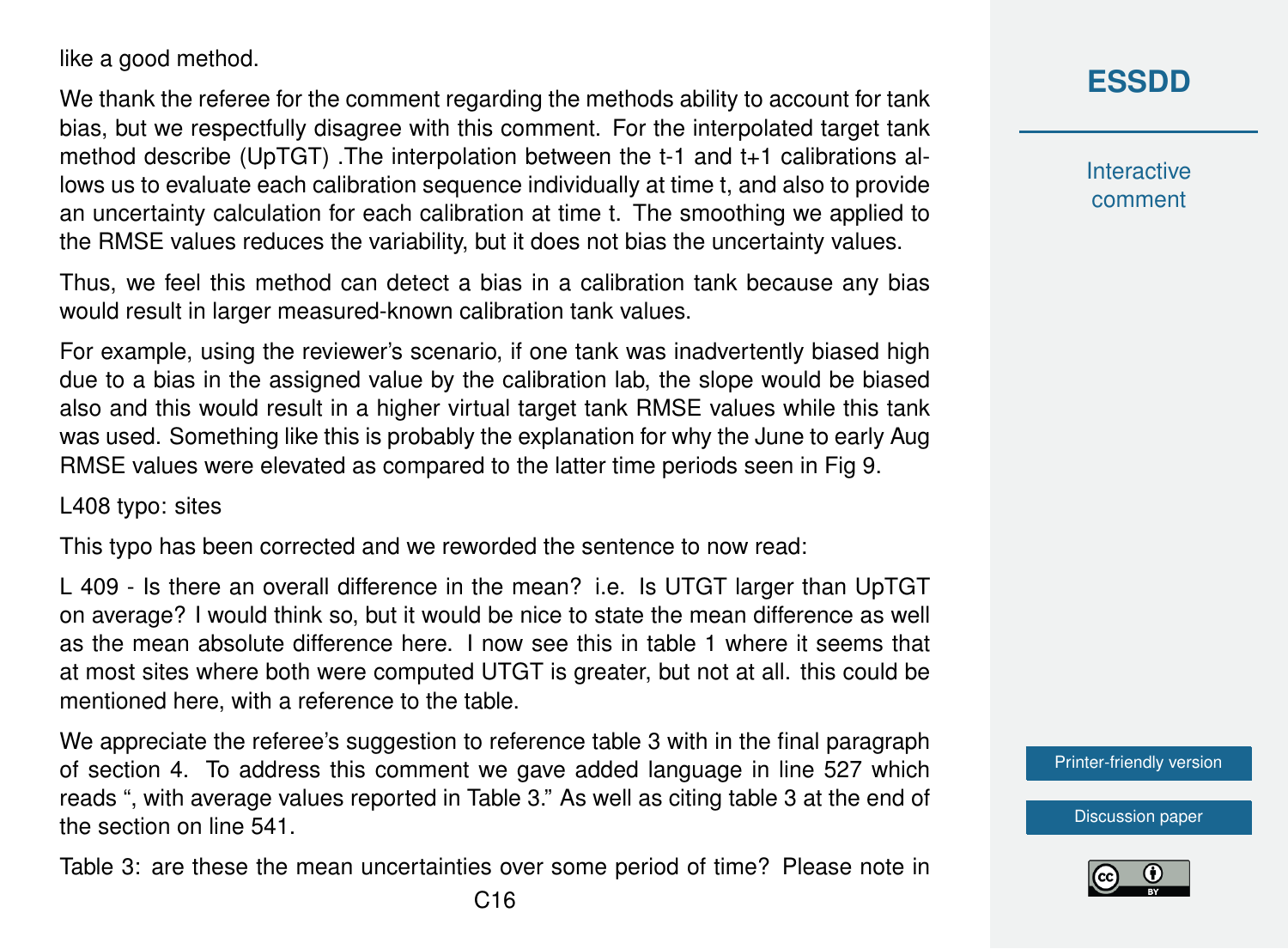the caption.

Yes, these numbers are the average uncertainty, precision and data recovery rates for the entire data record. We have updated the caption to note this. It now reads:

"Table 3: CO2 and CH4 Measurement Uncertainties with Gaussian window target tank method (UpTGT), target tank (UTGT), analyzer precision at  $1\sigma$  (UP), H2O measurement precision  $1\sigma$  (Uh2o) as expressed in ppm CO2 uncertainty, and data recovery rates from UUCON and Uintah Basin GHG measurement averaged over the entire record since sites were overhauled."

L416: calibrated rather than post calibrated?

We agree with the authors suggested change and have updated the sentence to read calibrated.

L424: ppm should be ppb for CH4 here.

We thank the author for catching this error and we have changed the units from ppm to ppb.

L435. Is this proper ordering of sections? Data Availability before Conclusions

Yes, ESSD guidelines do specify that the data availability section comes before Conclusions.

L454. Why does the UpTGT method likely overestimate uncertainty? There is no other indication of this anywhere in the text.

This is an excellent point made by the referee, and one that referee #2 also made. We agree that the evidence suggests that this method is highly similar to other uncertainty metrics. Thus we have removed this sentence all together. The sentence use to read:

"While this method likely results in overestimation in the uncertainty, this novel method for estimating uncertainty nonetheless provides useful insight into the quality of data **Interactive** comment

[Printer-friendly version](https://www.earth-syst-sci-data-discuss.net/essd-2018-148/essd-2018-148-AC1-print.pdf)

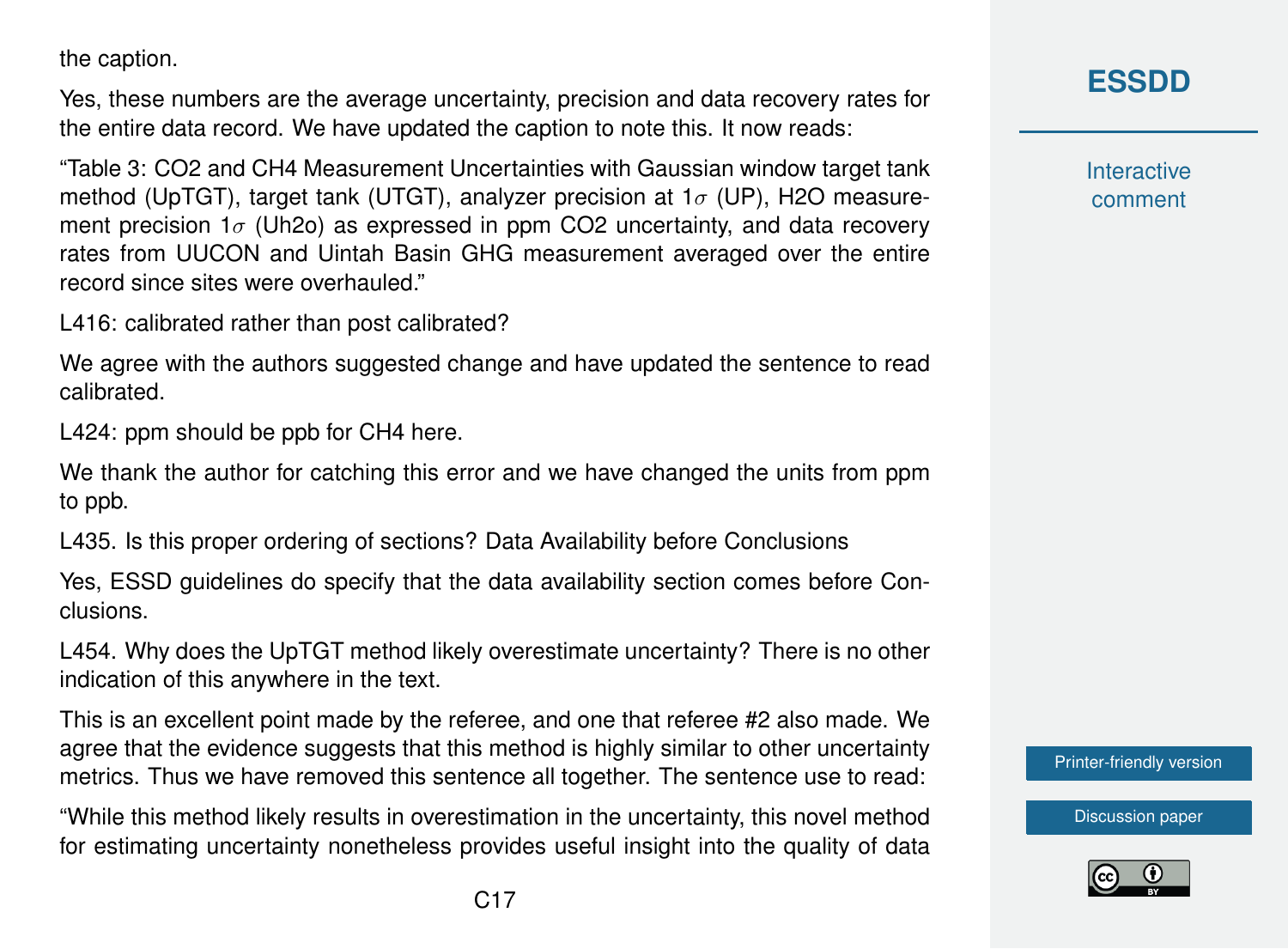produced at individual sites and is broadly applicable to any atmospheric trace gas or air quality dataset that contains calibration information."

The sentence now reads:

"This novel method for estimating uncertainty provides useful insight into the quality of data produced at individual sites and is broadly applicable to any atmospheric trace gas or air quality dataset that contains calibration information."

#### Anonymous Referee #2

This manuscript presents the data from the UUCON and Uintah basin GHG networks. The dataset is a valuable addition to the urban GHG research field, and the manuscript overall is well-written in describing the instrumentation and uncertainty analysis associated with this dataset.

I suggest minor revisions to address a few notable questions, namely:

– I feel that one of the most difficult aspects of an urban GHG monitoring network is the delicate balance between being in close to the emissions in the area but not "too close", as in being influenced by emissions in very close proximity to the measurement site that would be difficult to interpret from a modeling perspective. The authors actually mention this "contamination" in Ln126, as one of the motivations to implement changes to the instrumentation that would better capture high-frequency variations. So, have the authors looked into whether local "contamination" can be identified in the dataset? I feel a flag that identifies periods of potential local "contamination" could be of great value to the potential user of the data, as such screening may require detailed knowledge of the site environement that only the authors could have. If not for this paper, perhaps another study could be done that delves deeper into this issue?

We thank the referee for making this important point, and agree that one of the difficulties in near surface urban measurements is in understanding how near field emissions can impact the signal at any given site. We feel that the use of the word "contamination" **Interactive** comment

[Printer-friendly version](https://www.earth-syst-sci-data-discuss.net/essd-2018-148/essd-2018-148-AC1-print.pdf)

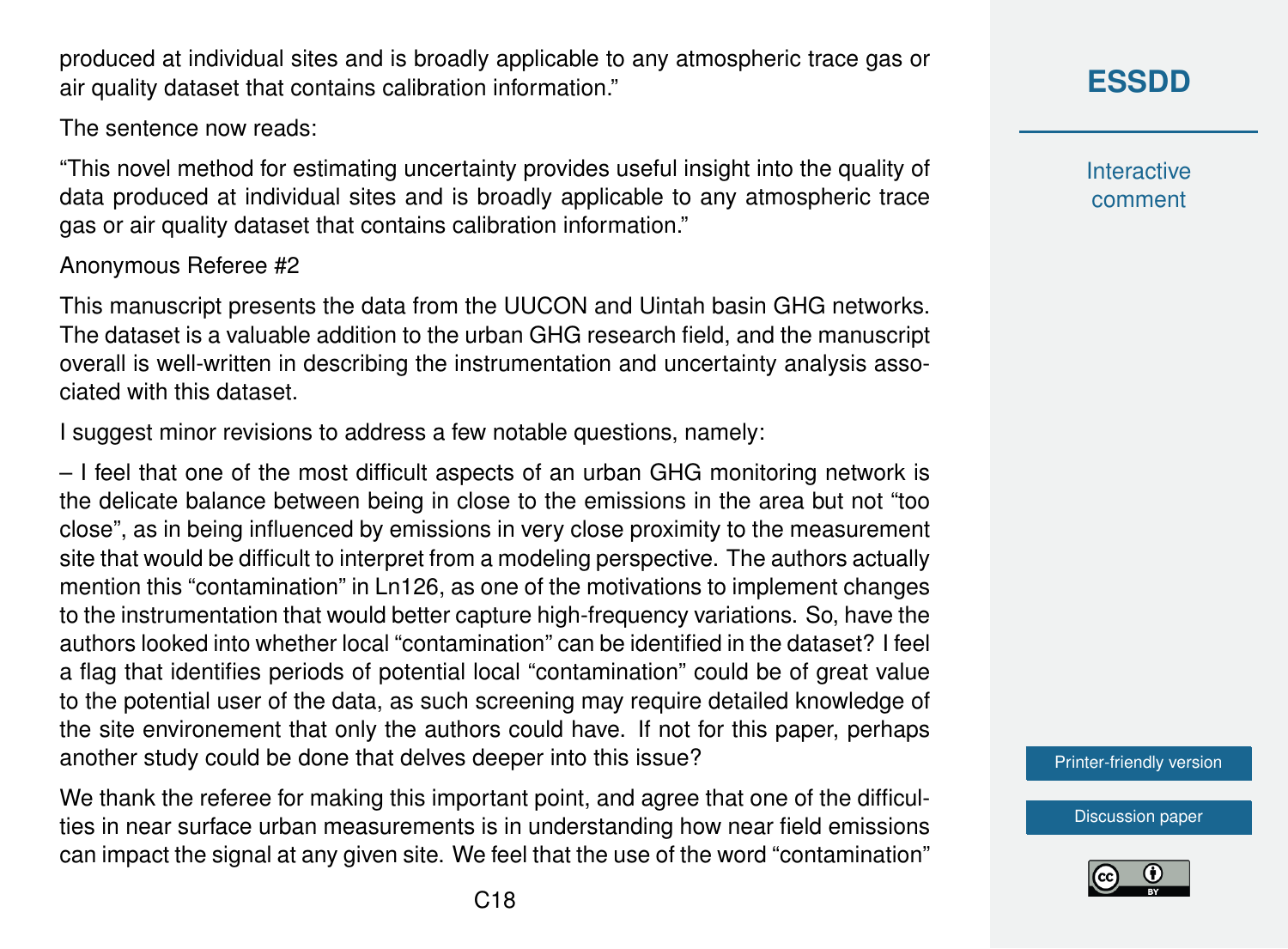may have been unclear as to our point, and in response to a comment by referee #1, we have replaced the term contamination with "near field emissions" on line for clarity.

We appreciate the referee's suggestion of a flag with in the dataset that identifies periods of potential near field emission signatures. While we agree that this sort of flag could be useful, we feel that this is more of an analysis decision to be made by the end user. Any metric by which we calculate and flag the data may not fit the needs of each user, and thus we leave this sort of analysis up to the end-user.

To the referee's larger point of how to best utilize a dataset that captures near field emissions and larger scale urban emissions, while we feel that this subject is beyond the scope of this paper, recent work by individuals with in our group, and co-authors on this manuscript, have published a paper using WRF-HRRR to characterize near field emissions with a similar dataset from the Salt Lake Valley (Fasoli et al., 2018; Simulating atmospheric tracer concentrations for spatially distributed receptors: updates to the Stochastic Time-Inverted Lagrangian Transport model's R interface). Thus the near field emission captured in datasets like this one can be a useful signal to capture and the modeling framework to understand these signals is under development and ongoing.

– I find it surprising that the Uptgt results presented in this study seem quite high compared to those from other networks, and also that Figures 10, 11 suggest signficiant variation and trends in this value. The authors do mention differences in instrumentation compared to other networks and influence from the environement where the instruments are operated in as possible explanations for these results, but I do wonder if a more thorough investigation is warranted to really understand this issue.

We appreciate the referee for pointing out some of the variability with in the uncertainty estimates displayed in figures 10 and 11. This variability can be driven by several very important changes at the sites that were not originally discussed in the paper. These include the fact that any bias in the assigned calibration tank values will result in a

# **[ESSDD](https://www.earth-syst-sci-data-discuss.net/)**

**Interactive** comment

[Printer-friendly version](https://www.earth-syst-sci-data-discuss.net/essd-2018-148/essd-2018-148-AC1-print.pdf)

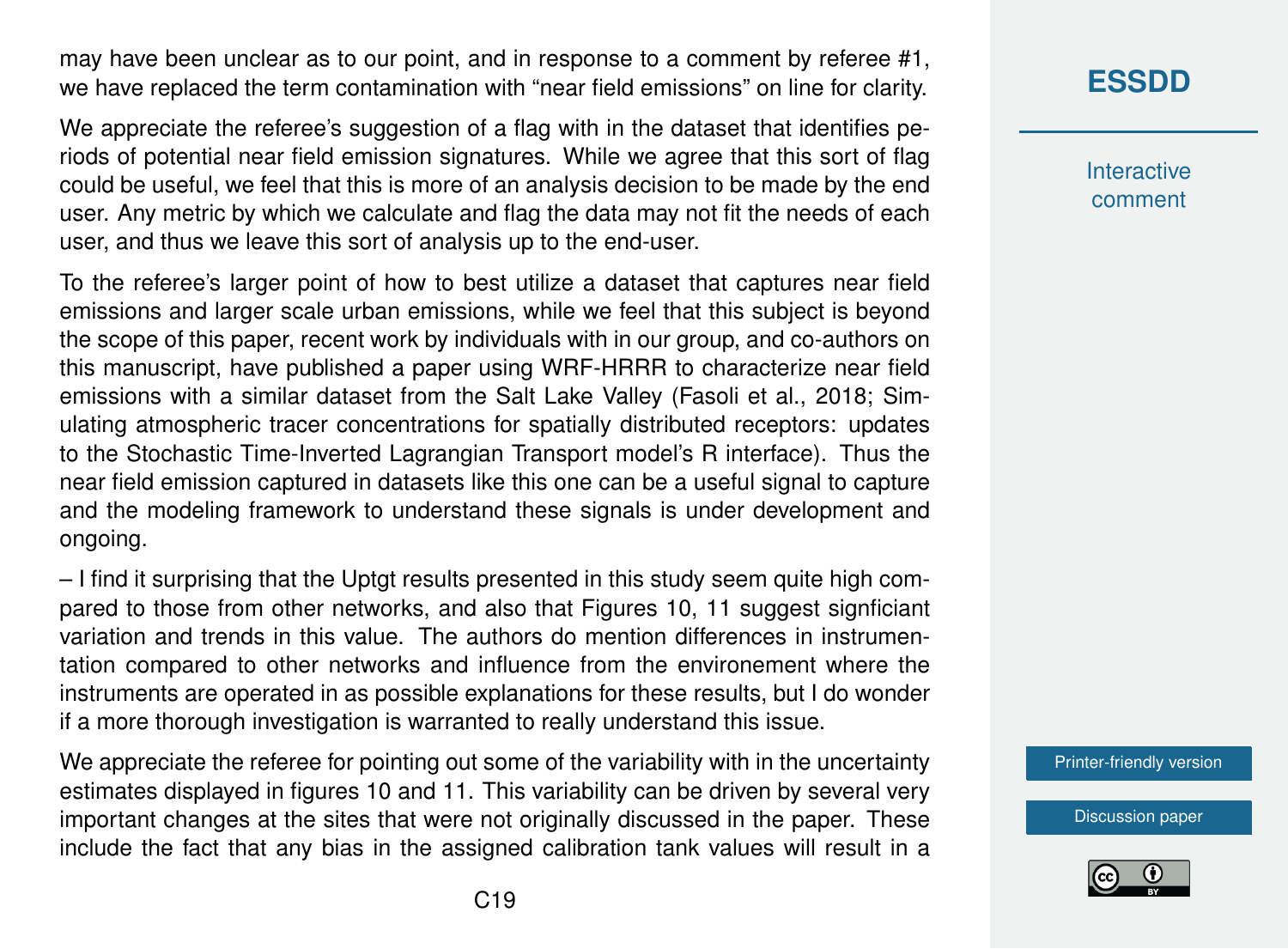sustained increase in the uncertainty metric, and that the distribution of concentrations over the span range can impact this metric. Thus by changing one or multiple tanks at the site we can end up with step wise changes in the calculated uncertainty metric. Lastly, the metric UpTGT described in this paper is impacted largely by the time between consecutive calibration periods, thus periods of missing data can result in high uncertainty before and after the data gaps. The suggestion from the reviewer to further investigate these features of UpTGT was a critical suggestion, as we examined the time dependence of the metric further. This resulted in us implementing an 8 hour mask, in which we remove any period from the analysis where there is an 8 or more hour gap in the data. This has slightly improved our results and reduced some of the larger variability seen in Figures 10 and 11.

To address this, language has been added in section 4.0,line 534, that describes each of these factors. This language reads

"It should be noted that since UpTGT is time dependent, gaps in data will result in large uncertainties estimates. As a result we have added a mask, in which any period of 8 hours or more of data are removed from the UpTGT calculation. Additionally, bias in the assigned values of calibration tanks, as well as changes in the distribution of the mole fraction of calibration tanks on site, can result in result in step wise changes in UpTGT as can be seen if figures 10 and 11."

Additionally, of equal importance to the overall improvement of the manuscript, during our further investigation of UpTGT we discovered an error in our original reporting of the UTGT metric. In Table 3, and the numbers described in the text, we mistakenly reported the native values of UTGT and not the convoluted values for UTGT. As UpTGT is an 11 hour Gaussian convolution, we want UTGT to best match. We have updated the numbers in Table 3 and have update the values throughout the text to correct this error. The correctly reported numbers result in a significantly better match between UpTGT and UTGT, further emphasizing the power of the novel method.

### **[ESSDD](https://www.earth-syst-sci-data-discuss.net/)**

**Interactive** comment

[Printer-friendly version](https://www.earth-syst-sci-data-discuss.net/essd-2018-148/essd-2018-148-AC1-print.pdf)

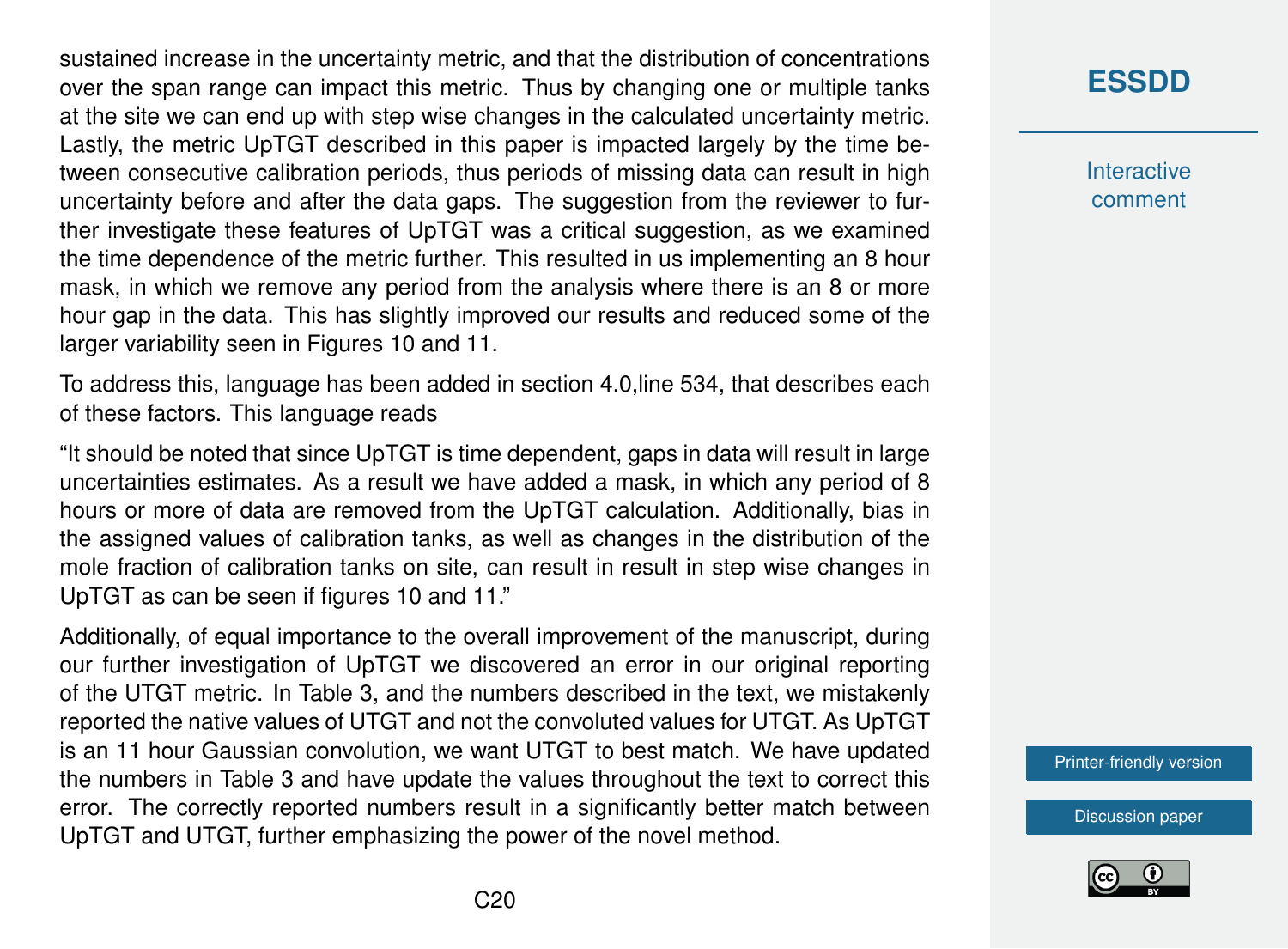– Because the calbration/target tanks are dry and the air measurements are made "wet" (without any drying), it seems like uncertainties in the moisture correction would become a significant source of uncertainty in the air measurements, and this uncertainty would not be captured in Uptgt, Utgt. Do the authors have thoughts on this issue? Should some representation of the moisture correction uncertainty be presented to the users of the data?

We would like thank the referee for pointing out this very important potential source of error with in our measurement design, and note that referee #1 also commented on the errors associated with water vapor corrections. To address this comment, we have estimated the measurement uncertainty of the water vapor measurements for both the UUCON and the Uintah Basin GHG networks and report those values in Section 4 and in Table 3. The measurement errors have been propagated into CO2 error by applying these errors to the water vapor band broadening and dilution corrections. The most significant added language on line 543 now reads:

"Water vapor precision was examined using laboratory tests for the UUCON and the Uintah Basin GHG network designs and are reported in Table 3 (Uh2o). Gas from a dry calibration tank of know CO2 mole fraction was passed through a Li-610 dew point generator at a set dewpoint temperature. H2O measurements were collected by both systems in parallel over a period of 1.5 hours. We calculated the Allan variance to represent the precision of the H2O measurements regardless of drift over time or other systematic errors. This precision statistic was used to construct a normal distribution of H2O centered on the mean measured H2O mole fraction at each site, which is used to estimate the uncertainties in dry air equivalent estimates for CO2 due to H2O repeatability error using methods discussed in Section 3.3. The  $1\sigma$  uncertainty of the H2O precision results in a mean 0.019 ppm CO2 error (Uh2o) for the UUCON network, and 0.017 ppm CO2 for the Uintah Basin GHG network design. These uncertainties represent a lower bounds for error in CO2 resulting in H2O measurements as they do not account for errors in H2O measurement accuracy. Biases in the accuracy of

### **[ESSDD](https://www.earth-syst-sci-data-discuss.net/)**

**Interactive** comment

[Printer-friendly version](https://www.earth-syst-sci-data-discuss.net/essd-2018-148/essd-2018-148-AC1-print.pdf)

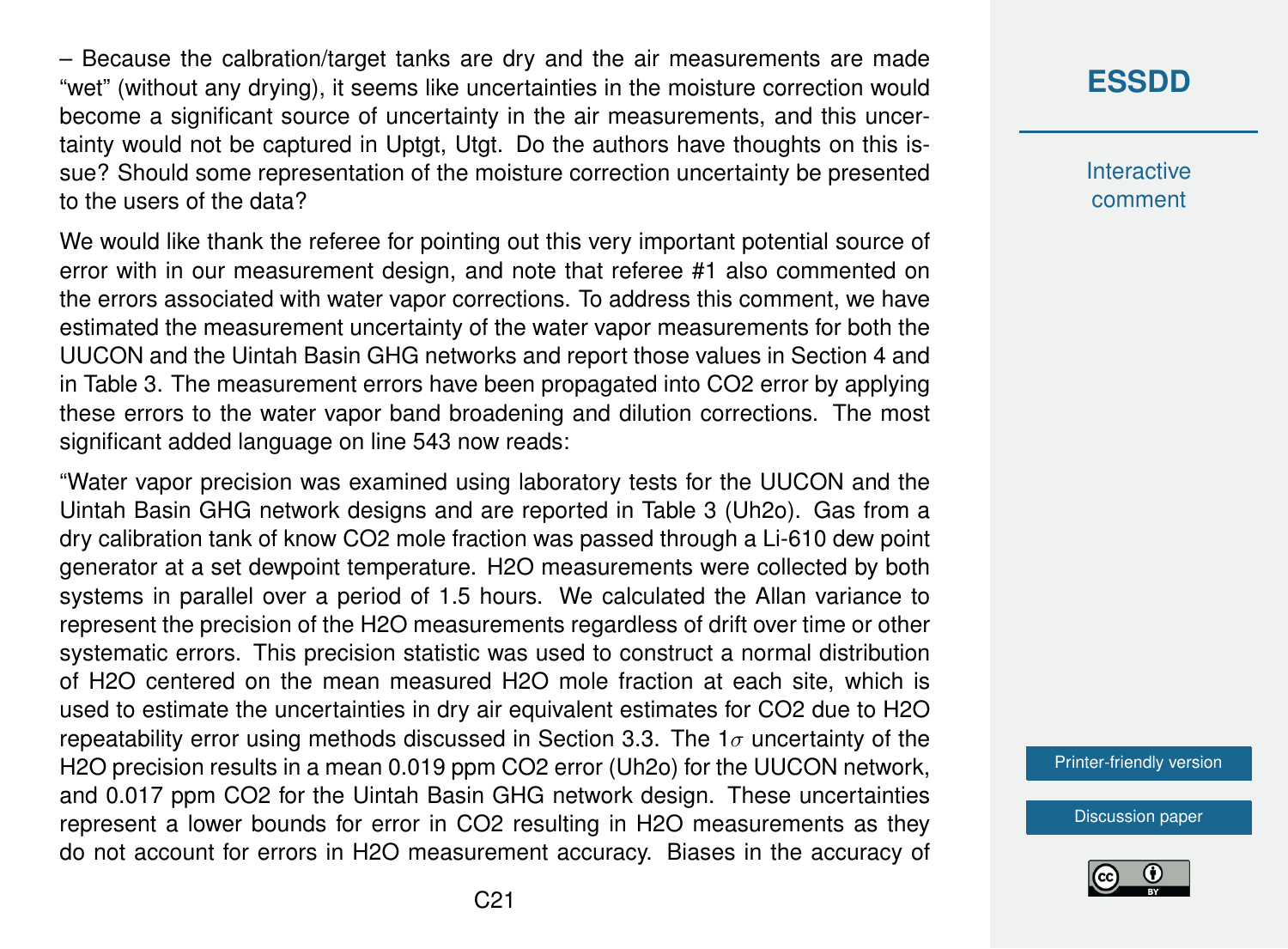measurements are addressed in the QAQC procedures of the data."

– I'm a bit puzzled by the relatively poor performance of the LGR instruments compared to the older Licor instruments. Just out of curiosity, I downloaded the FRU station data (the worst instrument in terms of precision), looked at the numbers for a handful of individual cal runs, and the stdev's I see seem much closer to those of the Licor instruments than to the 1-sigma precisions for the LGR instruments reported in Table 3. I would like to ask that the authors check their calculations and make sure they can stand by the results and discussions presented in this study.

We appreciate the referee's attention to the precision calculations reported in table 3, and are happy to hear that they have taken advantage of our online platform to look at the data in detail. We have double-checked our calculations and have produced the same numbers. Additional lab tests were performed using calibration gasses of know mole fraction, which produced comparable numbers. One note of importance, the LGR data sheets report an Allan variance as their standard deviation while we are reporting a single standard deviation.

Minor comments below:

Ln23: Remove space in the doi link, e.g. ".org/ 10." -> ".org/10."

We thank the referee for catching this typo and we have resolve it within the text. The DOI link now reads:

"https://doi.org/10.7289/V50R9MN2

Ln37: I'm not sure that stating a flask network is "expensive to operate" is a sound scientific statement, I think most would agree that there are substantial costs to any type of measurement effort, and one might even argue that a flask network is a more affordable way to operate a dense, wide measurement network, if you are willing to sacrifice measurement frequency. I would suggest that the statement be removed.

The referee makes an excellent point regarding the substantial costs of any measure-

**[ESSDD](https://www.earth-syst-sci-data-discuss.net/)**

**Interactive** comment

[Printer-friendly version](https://www.earth-syst-sci-data-discuss.net/essd-2018-148/essd-2018-148-AC1-print.pdf)

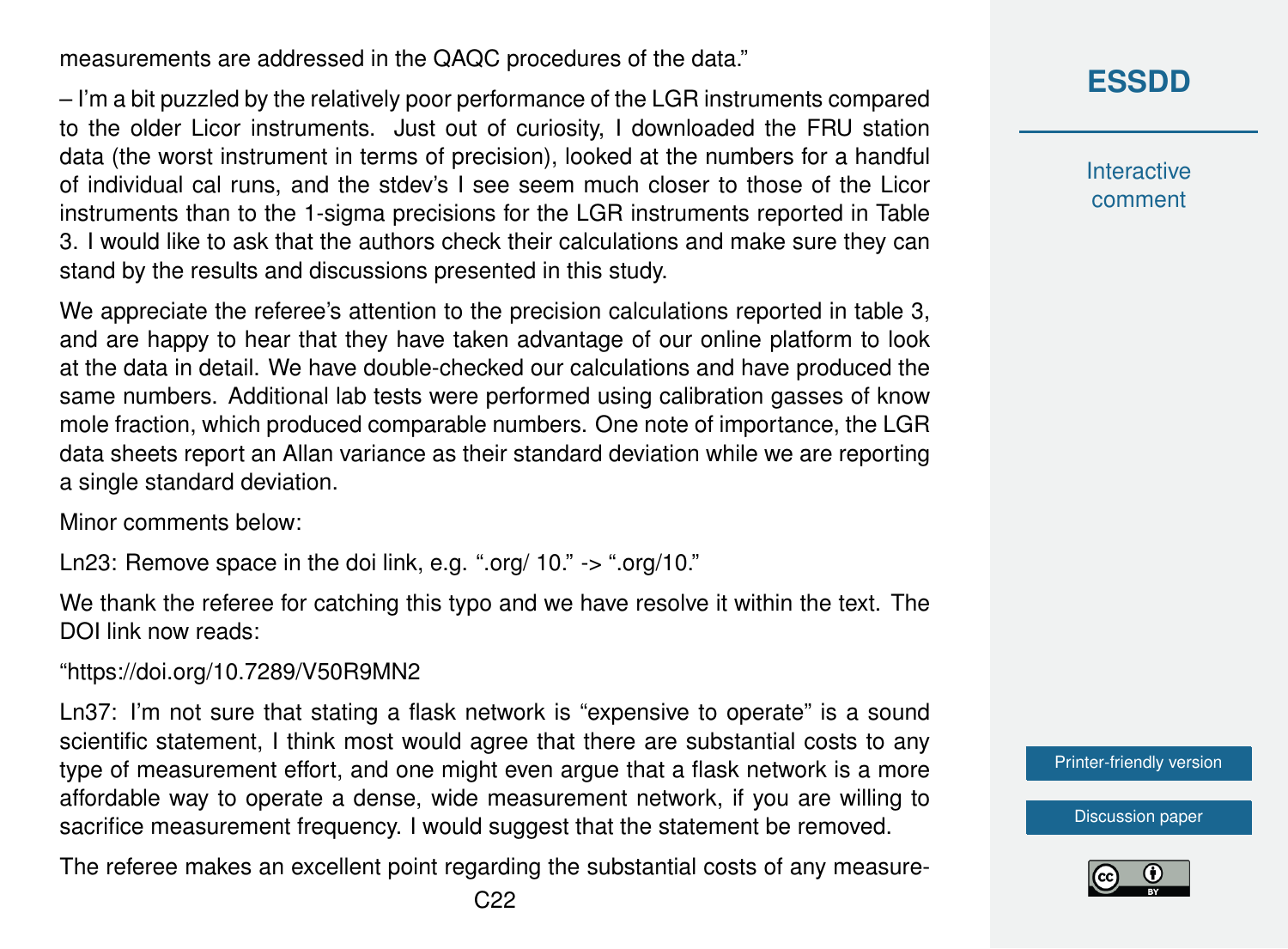ment effort. We agree with the referee's suggestion to remove the statement and we have deleted it from the manuscript. This sentence use to read:

"Flask-based sampling networks such as the one led by NOAA-Earth System Research Laboratory (Tans & Conway 2005; Turnbull et al., 2012) offer long-term, globally representative records of several atmospheric tracers but can be expensive to operate, create temporally sparse datasets, and often do not capture intra-city signals."

It now reads:

"Flask-based sampling networks such as the one led by NOAA-Earth System Research Laboratory (Tans & Conway 2005; Turnbull et al., 2012) offer long-term, globally representative records of several atmospheric tracers, however their measurement frequency is generally limited, and often do not capture intra-city signals."

Ln105: Authors should clarify the "These methods" referenced here.

We thank the referee for asking us to clarify this comment, and note that referee #1 made the same comment. To clarify which methods we are referring to we reworded the sentence to read "The methods developed for the measurements in the Uintah Basin GHG network have also been adopted at two UUCON sites to add CH4 observations to the urban CO2 record."

Ln115: IGRA -> IRGA

This typo has been resolved.

Ln123: The change from a non-continuous 5-min collection to the 10-sec data collection requires a bit more explanation. My guess is that the 5L mixing buffer mentioned in Ln139 is essentially what the authors refer to here, with the assumption that the residence (mixing) time in the buffer is about 5 minutes? Perhaps the paragraphs here can be rearranged to make this point more coherent?

We are grateful for the referee pushing us to clarify the language in this paragraph, and

## **[ESSDD](https://www.earth-syst-sci-data-discuss.net/)**

**Interactive** comment

[Printer-friendly version](https://www.earth-syst-sci-data-discuss.net/essd-2018-148/essd-2018-148-AC1-print.pdf)

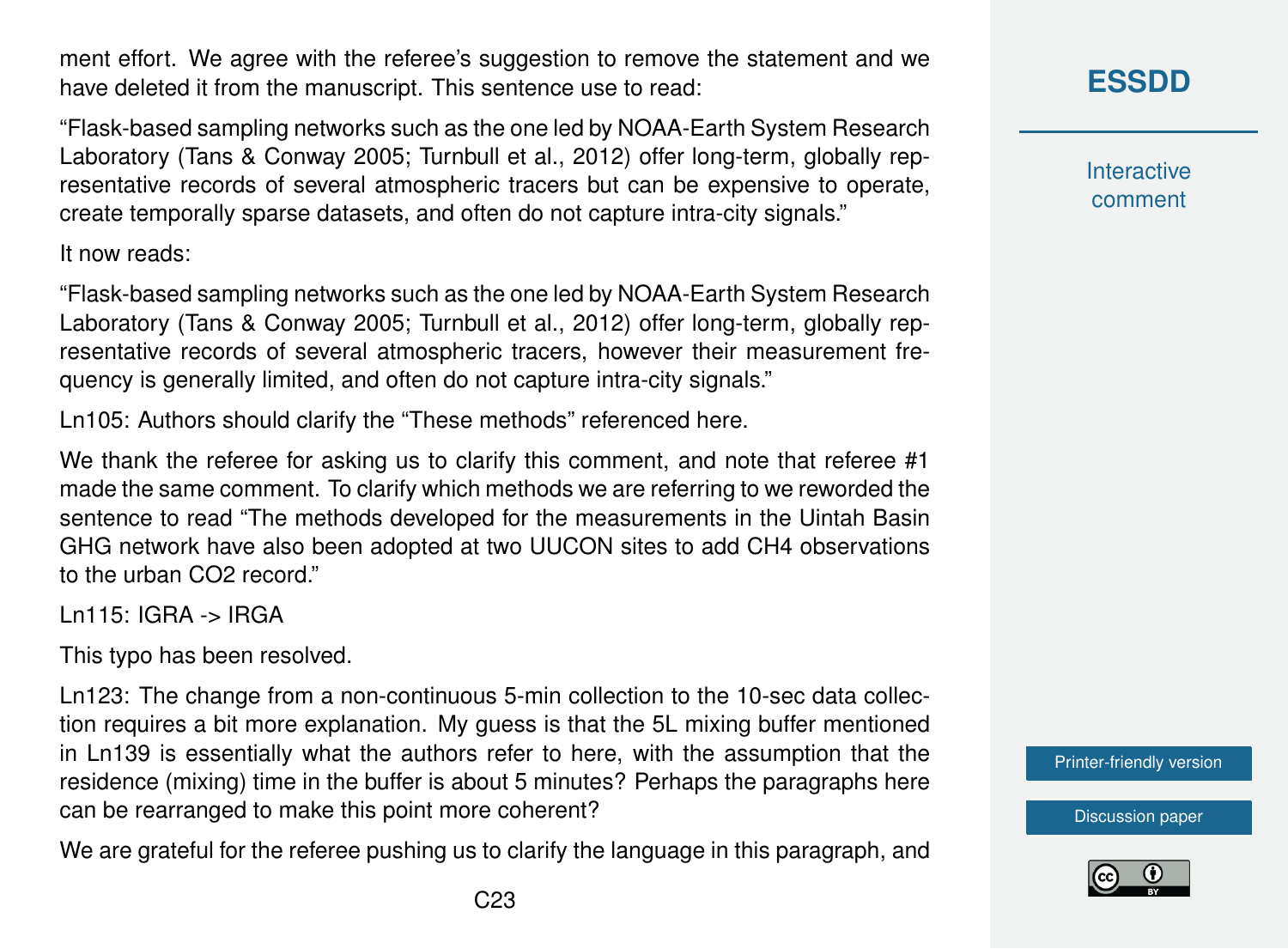again note that Referee #1 made this same comment, stressing the unclear nature of the original wording. To clarify this section, a paragraph was added at starting at Line 131, which reads:

"The historic method was a non-continuous method, which collected data on a 5 minute interval. Every 5 minutes a pump would turn on and flow gas for 90 seconds then turn off and the system would then wait 30 seconds for the IRGA to reach a stable pressure. After the stabilization period data was recorded by a datalogger as a 1 minuet average of 10 second scans. The system would then sit idle, with out flowing gasses or recording data until the next sample period."

Additionally, for added clarity, the first sentence on the following paragraph was changed to now read:

"The decision to change from the historical method to that continuously flows gas and collects data was in an effort to better capture higher frequency variations in observed values that could indicate near-field emissions."

Ln159: Do the authors mean "NMP" instead of "UMP"? Can the authors clarify the diaphragm and pump head materials for the pump?

We thank the referee for catching this error on our part and we have resolved the typo and changed the part number from NMP to UMP. At the suggestion of Referee #1, have also added substantial language around the pump materials and testing done to validate the lack of absorption / interference of the pump with the atmospheric sample. This language was added on line 181, which reads:

"Atmospheric sample air is pulled from the inlet to the analyzer using a 12-volt chemically resistant micro diaphragm gas pump (UNMP850KNDC-B, KNF Neuberger Inc., Trenton, NJ) that provides a reliable flow of 4.2 L/min."

Additionally a paragraph was added to this section, section 2.1.3 line 188, which reads:

"Since the pump is located upstream of the analyzer there is potential for CO2 to absorb

**Interactive** comment

[Printer-friendly version](https://www.earth-syst-sci-data-discuss.net/essd-2018-148/essd-2018-148-AC1-print.pdf)

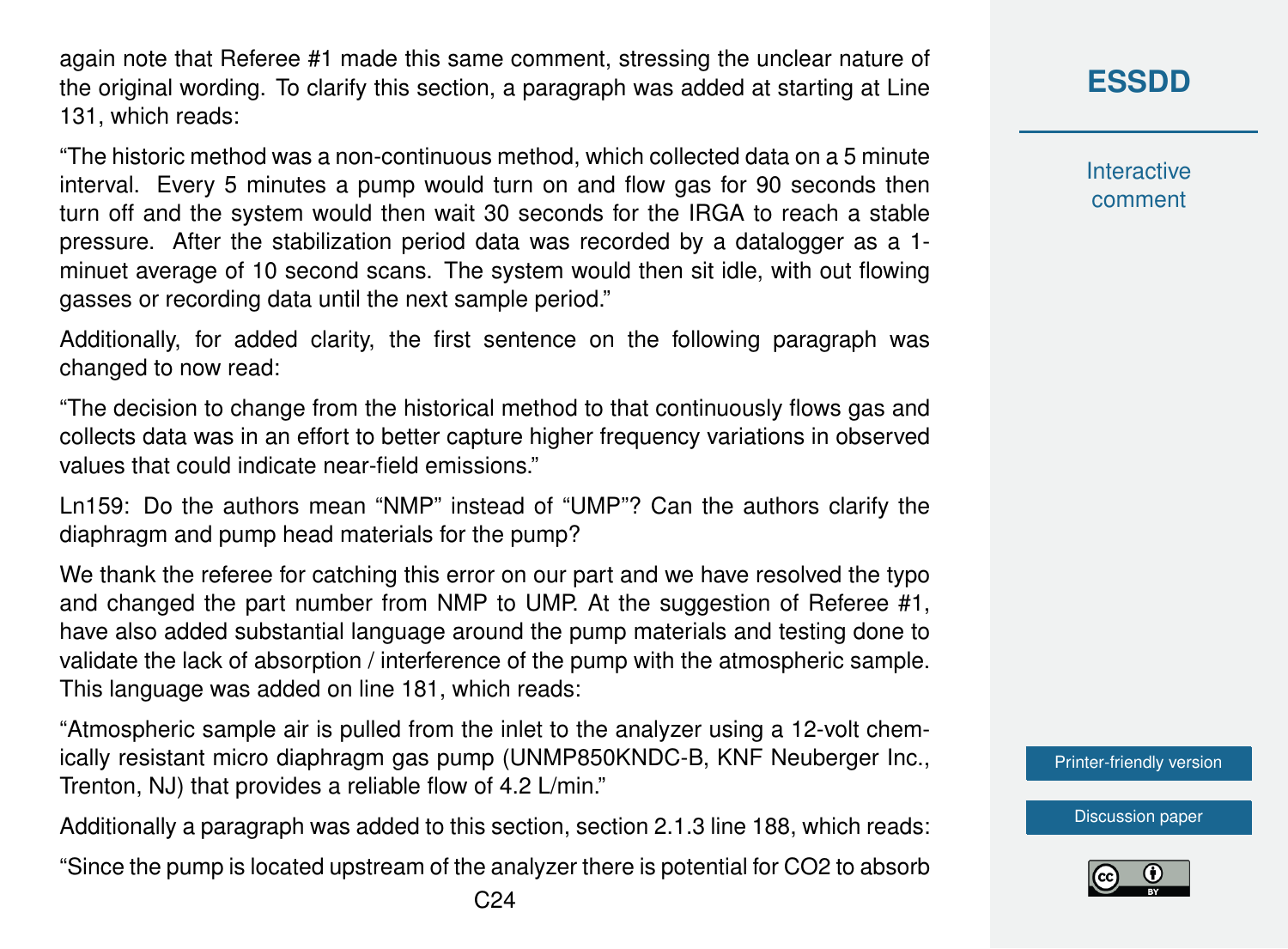onto the material with in the pump head and interference with the atmospheric sample. The pumps used in the UUCON network were selected to minimize any potential interference with the sample. The diaphragms are made of a PTFE coated EPDM rubber which has been shown to have minimal gas phase absorption. Multiple laboratory and field tests were performed to verify that the location of the pump upstream of the analyzer would not impact the observations. No measureable impacts were identified provide us with a reasonable level of confidence that any absorption or interference from the pump is negligible."

Ln162: Bev-A-Line OD/ID's?

The Bev-A-Line is  $\frac{1}{4}$ " OD and 1/8" ID. To convey this information to the reader, language was added to line 185 that reads "This loop is comprised of at least 9 meters of  $\frac{1}{4}$ " outer diameter (OD) (1/8" inner diameter) Bev-A-Line to provide sufficient resistance to the gas so when the manifold is open, gas passes through the mass flow controller and into the analyzer at the desired rate without losing all of the gas to the sample loop bypass (Fig. 4)."

Ln167: What is the material and approx. inner volume of the gas manifold? I assume this was addressed by the 90 sec flushing time, but did the authors worry about dead volumes in the manifold? Ditto for the LGR Multiport Input Unit mentioned in Ln263?

The manifold is made out of anodized aluminum and has an approximate diameter of 0.004 L. Yes, dead head was a concern and has been addressed both by the 90 second flush period, as well as the ordering of the valves, with the atmospheric sample valve always located at the back of the manifold allowing for a full flush of any potential dead headed gasses. The MIU for the LGR's are made from a stainless steel and have a similarly small internal volume of ∼0.008 L.

Ln179: How long do the calibration tanks last out in the field? What model regulators used?

**[ESSDD](https://www.earth-syst-sci-data-discuss.net/)**

**Interactive** comment

[Printer-friendly version](https://www.earth-syst-sci-data-discuss.net/essd-2018-148/essd-2018-148-AC1-print.pdf)

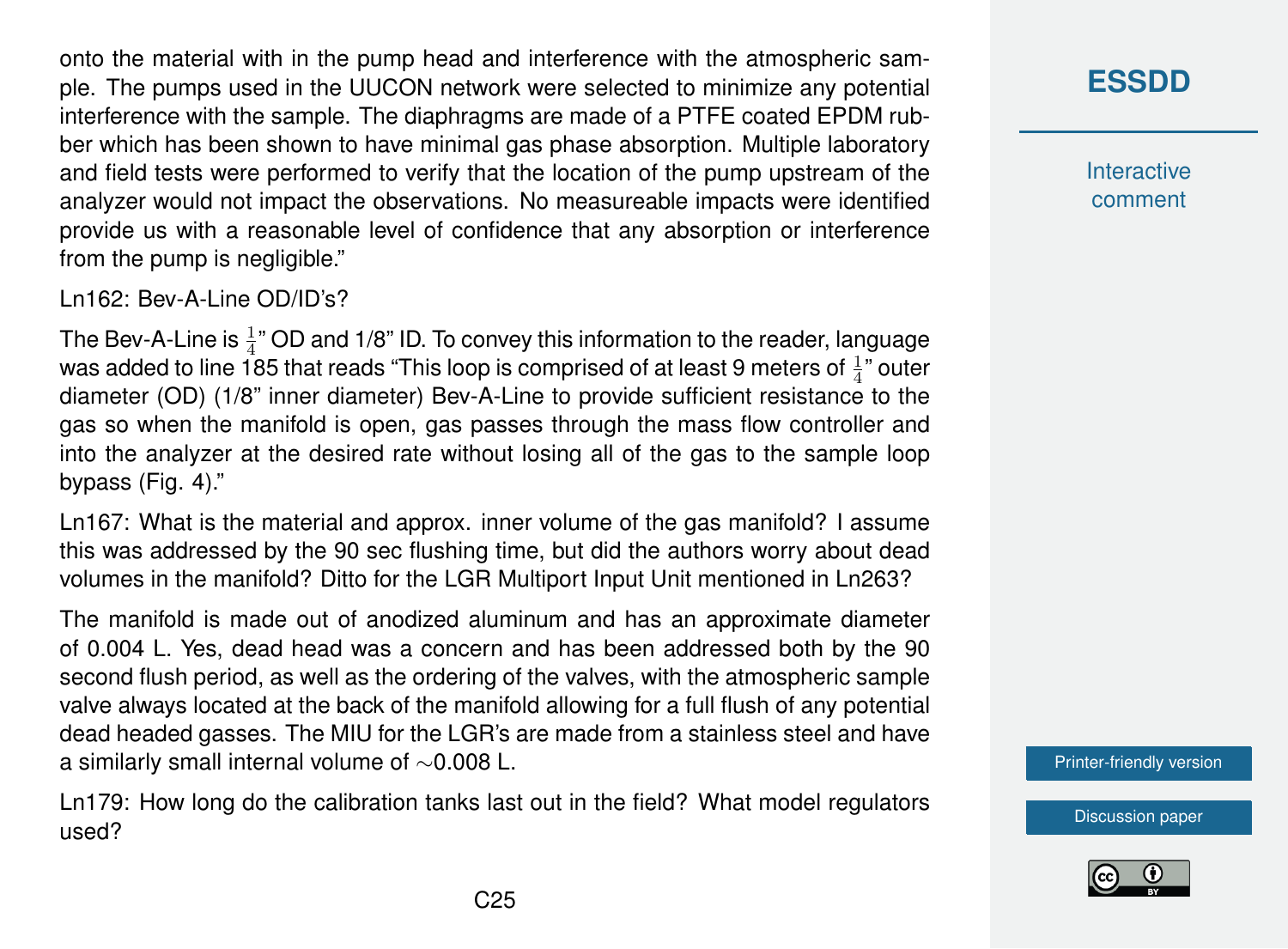Generally, baring a leak, calibration tanks last at least 12 months in the field. We have added a sentence on line 216 to include this information. This sentence now reads:

"Each site houses three whole-air, high-pressure cylinders with known CO2 mole fraction which are directly linked to World Meteorological Organization X2007 CO2 mole fraction scale (Zhao and Tans, 2006), which generally last around one year in the field."

Because the network dates back more than 15 years there is a wide array of regulators used, and providing the model numbers of all these would be beyond the scope of this manuscript. However, when regulators are purchased for the network now we tend to use VWR, brass, single stage regulators with either neoprene or stainless steel diaphragms (like model 55850-620).

Ln182: Perhaps "ID -99" can be removed here, as it is a bit confusing without context, and repeated in Ln 328.

We agree with the referee that the reference to the ID -99 is with out context here and has been removed.

Ln194: Can the authors clarify the "150L" capacity of the aluminum tanks? My guess is that the authors refer to the N150 style tanks, with 29.5L internal volume.

The referee is correct; the gas cylinders are classified as N150 aluminum cylinders with a volume of 29.5 liters. We have modified the text to correct this error. It now reads:

"29.5 L volume N150 CGA-590 aluminum tanks are filled with city air using a highpressure oil free industrial compressor (SA-3 and SA-6, RIX Industries, Benicia, CA)."

Ln198: How was the â Lij 5000 ppm CO2 spike tank sourced? Is spiking for CH4 done separately using an additional tank?

We appreciate the referee's detailed knowledge and question surrounding the sourcing and production of our calibration materials. The high spike CO2 tank is filled in the calibration lab by taking an aliquot from a 100% CO2 gas cylinder and filling it with **Interactive** comment

[Printer-friendly version](https://www.earth-syst-sci-data-discuss.net/essd-2018-148/essd-2018-148-AC1-print.pdf)

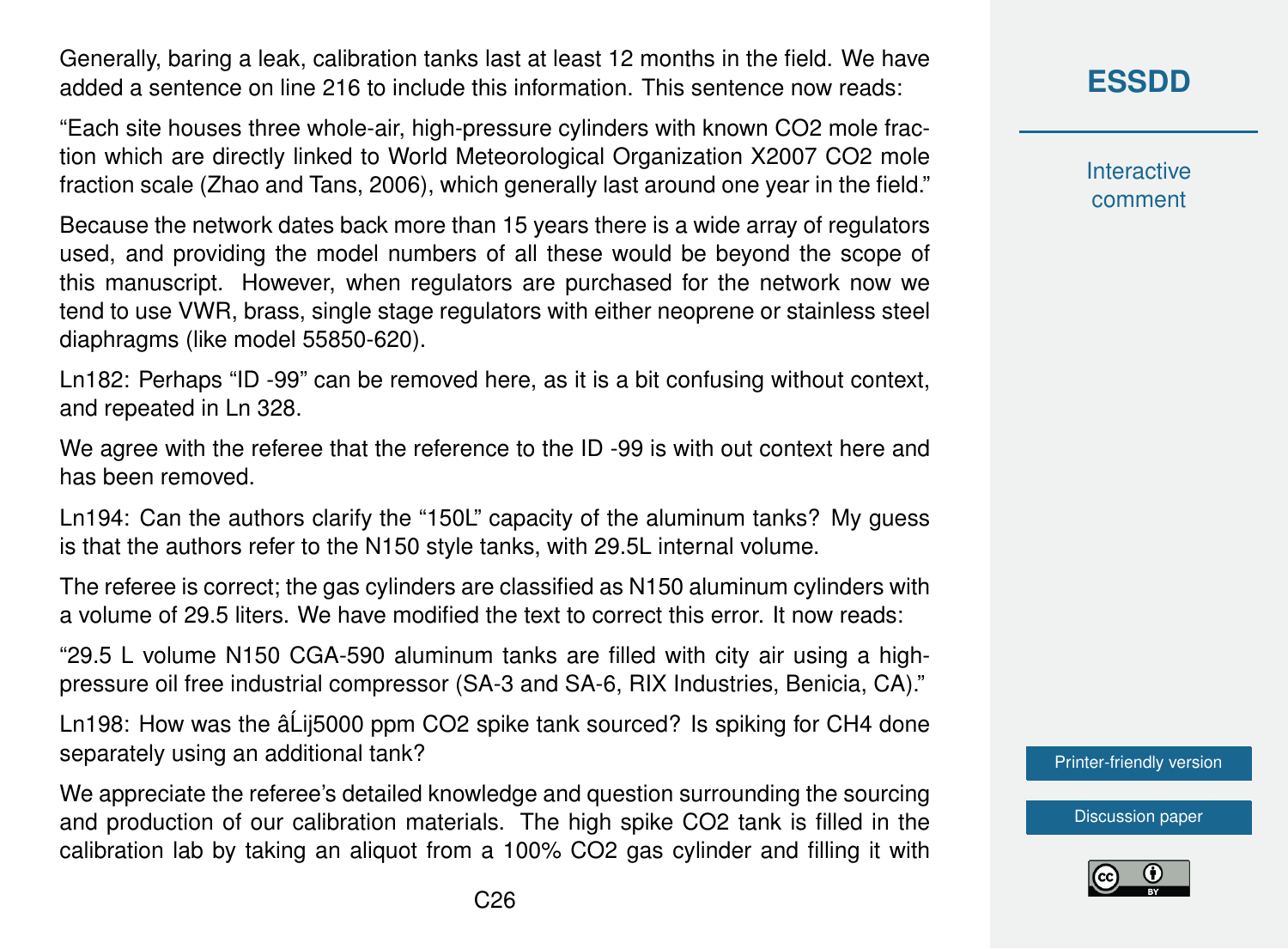dried SLC air. The CH4 high spike tank is prepared in the same manner from a 998 ppm CH4 cylinder purchased from Airgas. Two separate aliquots from each cylinder type created for the targeted gas fill are used when filling a cylinder that has a target of both CO2 and CH4. To convey this information to the reader language was added on line 237 which reads:

"This spike tank was filled in the calibration lab by taking an aliquot from a 100% CO2 gas cylinder and filling it with dried atmospheric air."

And on line 262, which reads:

"The spike tank used to produce elevated CH4 calibration tanks was generated using the same method as the CO2 spike tank, but using an aliquot from a 998 ppm CH4 cylinder purchased from Airgas, Inc (Pennsylvania) and filling it with dried atmospheric air."

Ln199: Any special air conditions in which the compressors are operated? Any need for dilution to bring the concentrations down in the tanks, and if so how is this done?

We again thank the referee for their focus on the production of our calibration materials, and appreciate the improvements to the manuscript gained by these comments.

There are no special air conditions that are required to run the air compressor. However, when CO2 and CH4 are excessively high due to human activity near the inlet, the timing of the fills need to be considered based on the target.

To fill cylinders below ambient levels of CO2 a diluent is made in the calibration lab. To create the diluent for ambient CO2, a soda lime trap is used to scrub the CO2 from the ambient air however the reaction produces water which requires additional magnesium perchlorate to dry the scrubbed air. The soda lime trap is set up inline first, followed by two magnesium perchlorate traps to ensure that the scrubbed air fill contains only dry air. The calibration lab is unable to fill a diluent gas cylinder for CH4 dilution fills, therefore zero air is purchased from Airgas for this purpose. However, fills **[ESSDD](https://www.earth-syst-sci-data-discuss.net/)**

**Interactive** comment

[Printer-friendly version](https://www.earth-syst-sci-data-discuss.net/essd-2018-148/essd-2018-148-AC1-print.pdf)

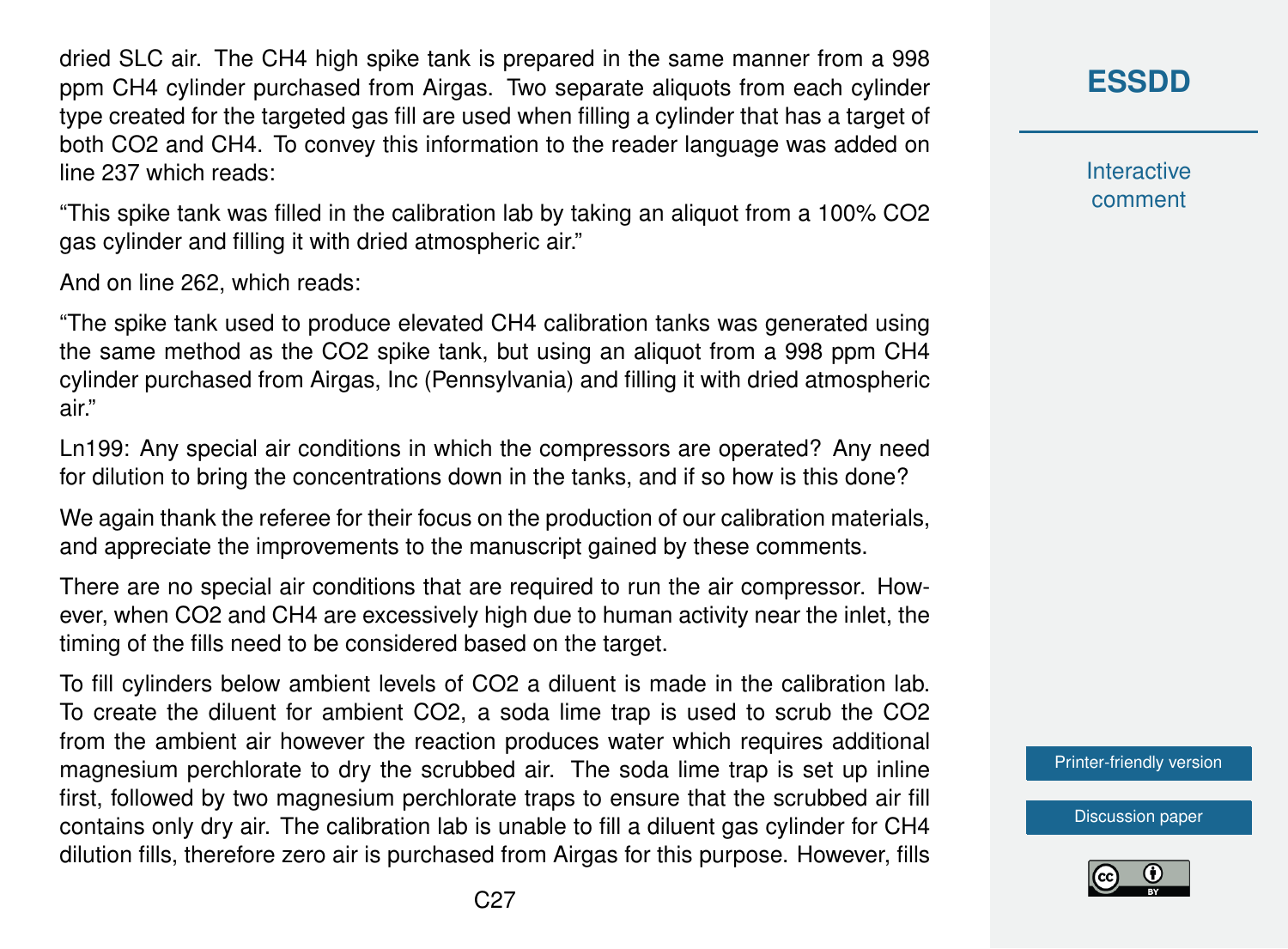of sub-ambient CH4 tanks are rarely done.

To convey this information to the reader, language was added on line 238, which reads:

"To produce sub-ambient calibration tanks, tanks are mixed with a diluent made from atmospheric air scrubbed with a soda lime and magnesium perchlorate trap."

Ln 203: Cause of assignment difference on the tanks? Misassignment or tank drift? Has previous data be updated to reflect the assignment change in the lab standards?

A typo in this section was corrected with substantially reduced the reported drift from 0.10 to 1.52 ppm to 0.10 to 0.51 ppm. Additionally, as addressed above when responding to a similar comment from Referee #1, the larger drift noticed in the UofU tanks compared to NOAA tanks can be attributed to the fact that UofU tanks are filled in an urban area and at a substantially different elevation.

Ln216: Have the authors thought about calibrating CO2 on the LGR as well?

We thank the reviewer for this suggestion. Yes, When we began using the LGR for CH4 calibrations, we ran a series of comparisons to determine which instrument had the best reproducibility of CO2. At the time the Licor instrument was determined to provide the most reproducible measurements of CO2.

Ln217: Subscript missing in "CO2"

We thank the referee for catching this error and it has been resolved within the text.

Ln225: The authors should note that NOAA is actually working on extending the CO2 scale to 600 ppm, see presentation from the last GGMT meeting in Switzerland: https://www.wmo.int/pages/prog/arep/gaw/documents/GGMT2017\_T04\_Hall.pdf

We appreciate the referee pointing us to the GGMT presentation describing the efforts to expand the WMO scale to 600 ppm. To note this, we have change the language from:

**[ESSDD](https://www.earth-syst-sci-data-discuss.net/)**

**Interactive** comment

[Printer-friendly version](https://www.earth-syst-sci-data-discuss.net/essd-2018-148/essd-2018-148-AC1-print.pdf)

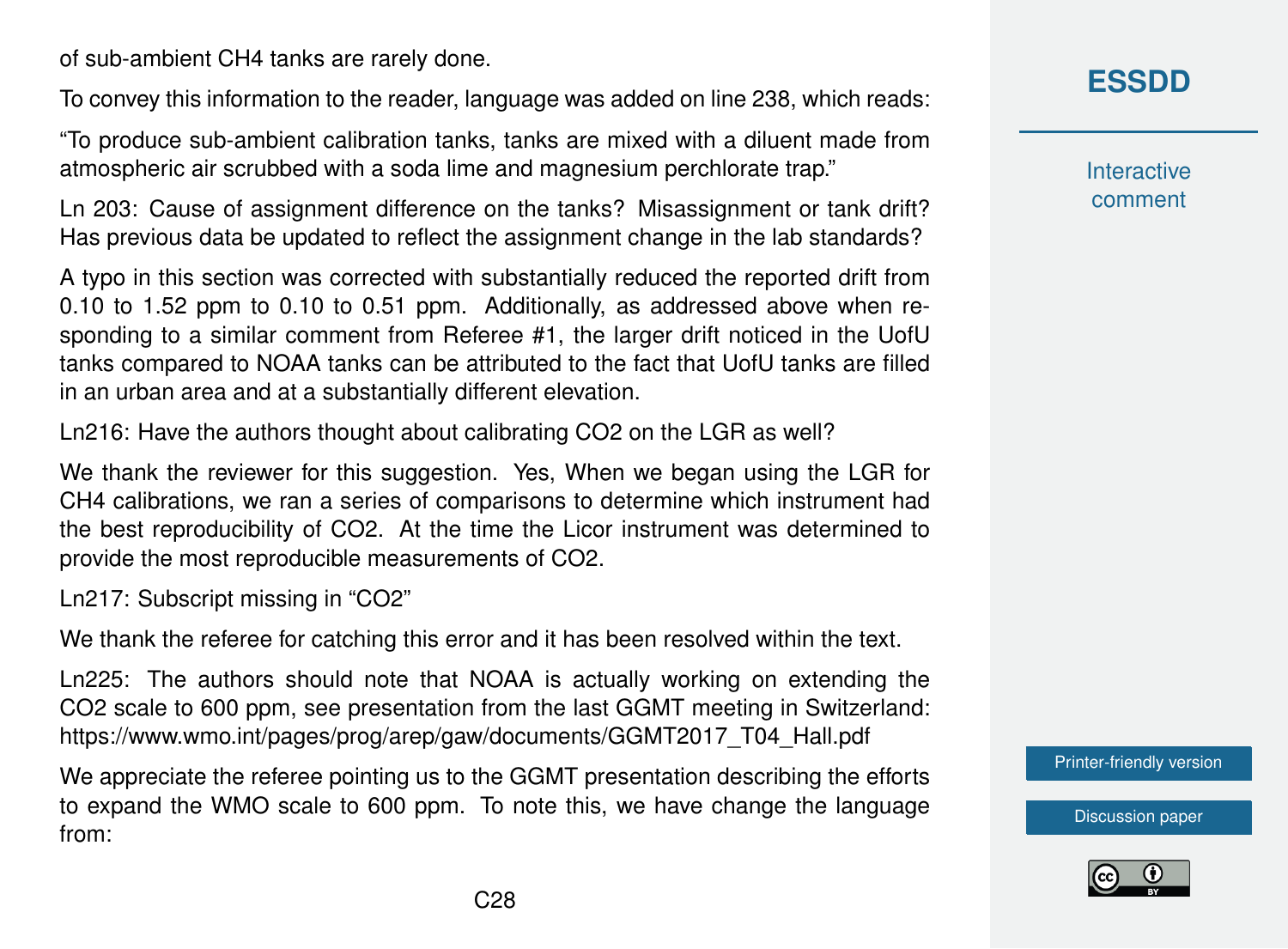"Thus, the current WMO scale may be inadequate for urban observations in the SLV. The urban trace gas community should consider developing and sharing additional high-quality gas standards with mole fractions more appropriate to urban observations."

To:

"Thus, the current WMO scale may be inadequate for urban observations in the SLV and the announced expansion of the WMO scale to 600 ppm will greatly benefit the urban trace gas community , which needs additional high-quality gas standards"

Ln241: Description of the internet stream that provides the network clock is missing. I presume this same internet connection is also used to send the data to the Univ of Utah data server?

We thank the referee for pointing out the lack of description of our internet connections at the measurement sites. Language was added at line 315 that briefly describes our internet hardware, which reads:

"Network time checks and data transfers are established via internet connections at each site either through existing ethernet connections or cellular modems (RV50, Sierra Wireless, Carlsbad, CA)."

LN250: I'm not sure exactly what the authors refer to with "off the shelf". I presume what the authors mean is that the LGR's were largely operated using peripherials from LGR and corrected using LGR's internal algorithms, such that the complete system was "off the shelf". However, I don't think it's fair to characterize the LGR anlyzer itself as more "off the shelf" than the Licor 6262's, I'm sure there are "off the shelf" ways to operate the Licor's as well. I suggest the authors clean up the message here.

We appreciate the referee's suggestion to clean up the language around our "off the shelf" messaging. Language was added at line 323 to clarify our message, which reads: "Unlike the UUCON network, in which the measurement system and it's peripheries are essentially a custom engineered solution of an array of different components **[ESSDD](https://www.earth-syst-sci-data-discuss.net/)**

**Interactive** comment

[Printer-friendly version](https://www.earth-syst-sci-data-discuss.net/essd-2018-148/essd-2018-148-AC1-print.pdf)

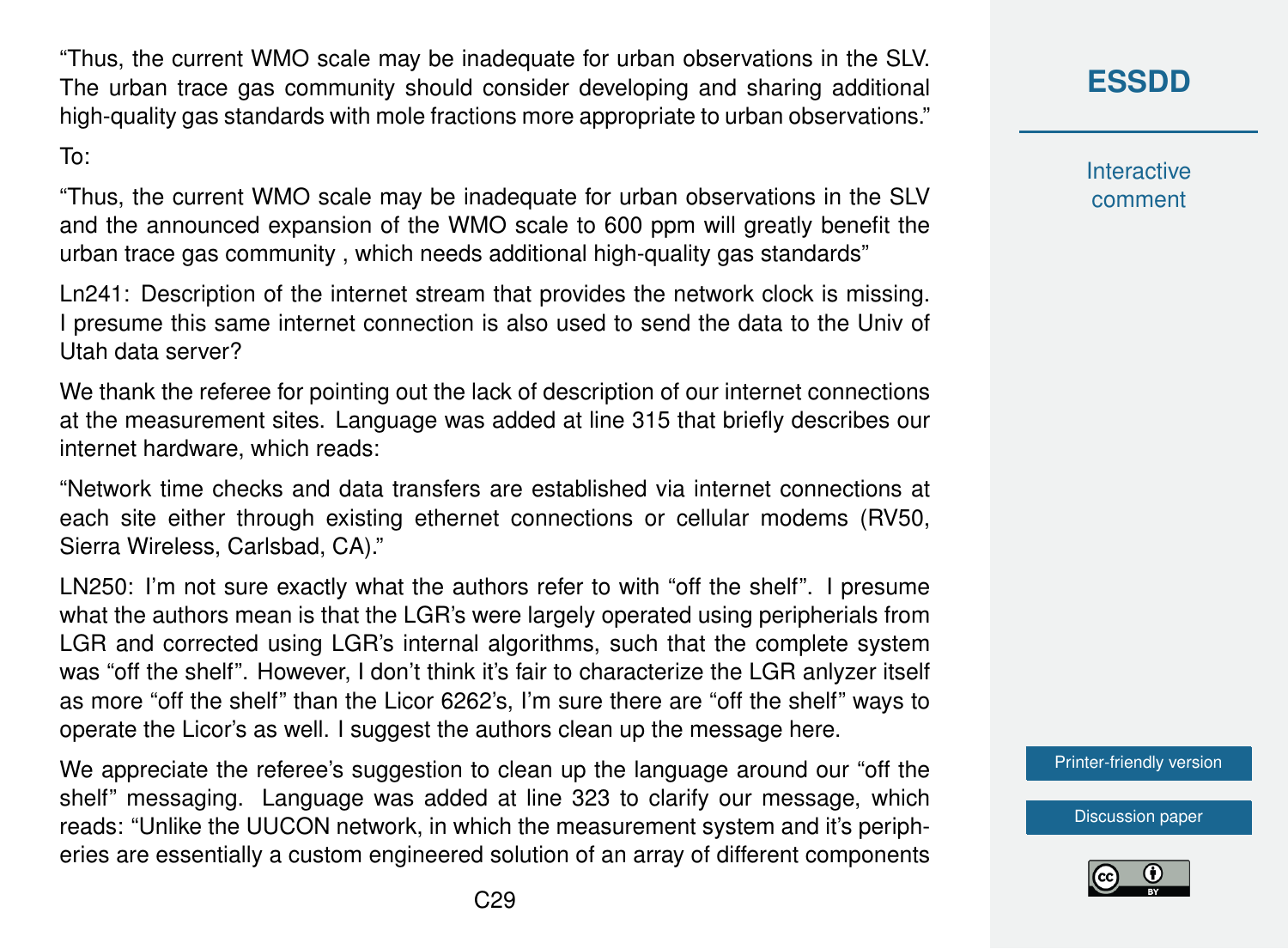from multiple manufactures brought together by the researchers running the network, the LGR sites employ systems fully designed by a single manufacture. The use of an "off the shelf" unit like that deployed in the Uintah Basing GHG network has both advantages and disadvantages."

Also, can you clarify whether the LGR data is calibrated from the internal software, or instead worked up in post processing like the Licor data?

We thank the referee for asking for clarity around the calibration of the data from the Uintah Basin GHG analyzer. We specify on line 326 that the same post processing calibrations scripts are used in this network, For added clarity, we added the term post processing so the sentence now reads:

"In an effort to minimize differences between the two networks, measurement frequency, networking, calibration materials (sections 2.1.6), and post processing calibration methods (section 3.1) all follow the same protocols described for the UUCON network with the notable exception of the calibration frequency, which is every three hours as opposed to every two with the Li-6262's."

Ln260: Just to make sure, the same protocol of 3 cal gasess that range the actual atmospheric data, prepared in-house?

That is correct. To add clarity a sentence was added at line 341 that reads, "Molar fraction of CH4 calibration gasses are chosen to align with the 5th, 50th and 95th percentile of the previous years observations, while CO2 gasses match those described in section 2.1.6. "

Ln273: Reword sentence to simply say it wasn't implemented.

To address this comment the sentence was reworded from:

"However, the current version of the LGR proprietary software that drives the MIU calibration unit lacks flexibility to accommodate a calibration sequence independent of a standard sequence. Thus, the off the shelf nature makes the implementation of this

## **[ESSDD](https://www.earth-syst-sci-data-discuss.net/)**

**Interactive** comment

[Printer-friendly version](https://www.earth-syst-sci-data-discuss.net/essd-2018-148/essd-2018-148-AC1-print.pdf)

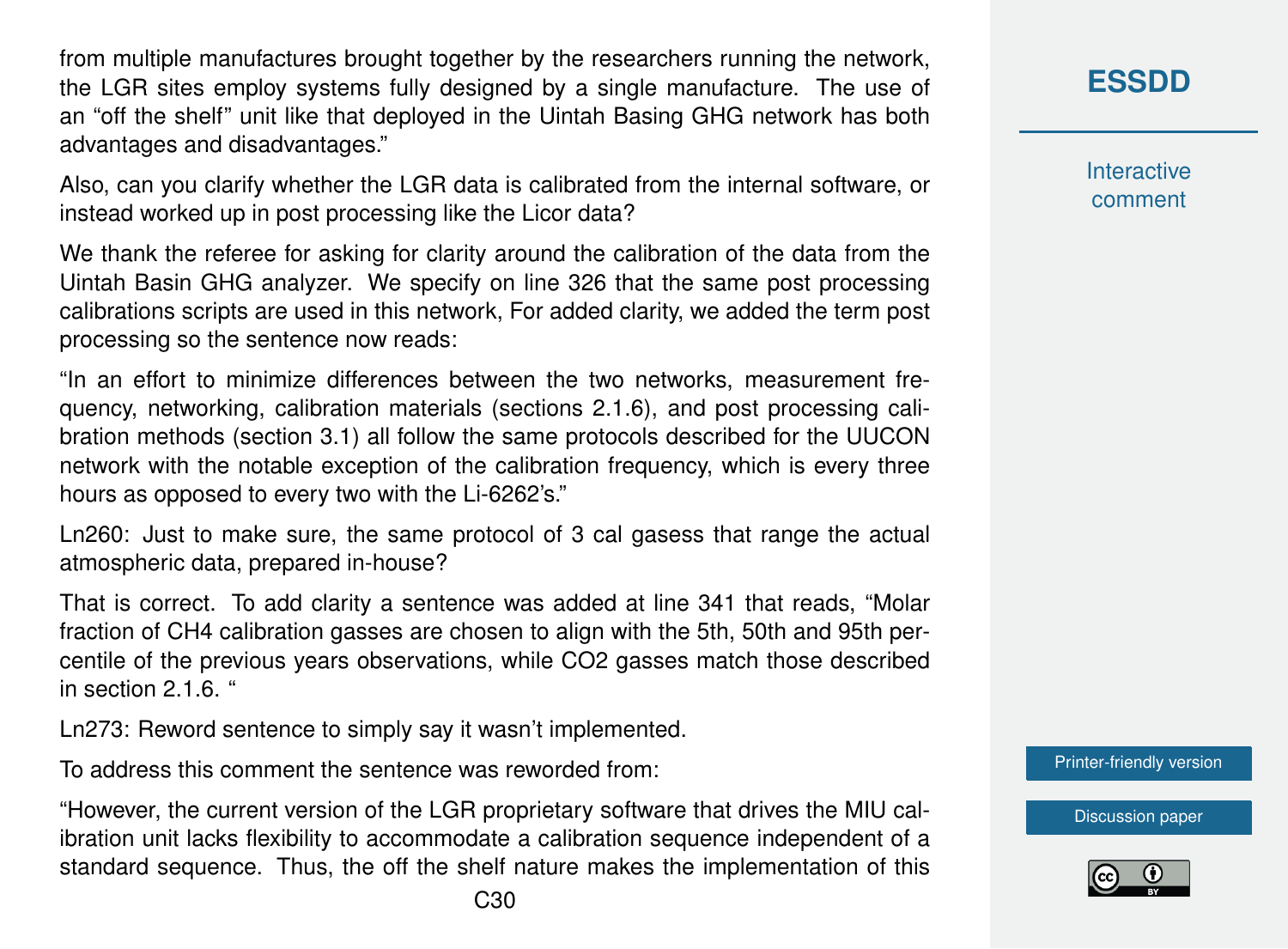```
somewhat more difficult."
```
To:

"However, the current version of the LGR proprietary software that drives the MIU calibration unit lacks flexibility to accommodate a calibration sequence independent of a standard sequence and thus a target tank was not implemented in the Unitah Basin GHG network design."

Ln274: Can the authors clarify how much of the description in Section 3 apply both to the Li-6262's and the Lgr's, as opposed to only the Li-6262's?

We thank the author for noting the vague nature of Section 3, leaving the reader confused as to which network this section applies to. We also note that referee #1 made the same comment. To clarify, language was added to the opening paragraph of section 3 which reads:

"For both the UUCON and the Uintah Basin GGA network, raw"

Ln336: Can the authors discuss what checks are implemented in the "automated quality control scripts"?

Absolutely. We would like to note that currently we set the tolerances for automatic removal of data to be very wide. Thus much of the data deemed bad and removed is selected by qualified technicians at the University who can best identify why data is bad and determine if it can be salvaged by some minor changes or if it needs to be fully scrubbed from the published data. The QC checks currently used in the UUCON and Uintah Basing GHG networks include a verity of parameters including:

If there is an absolute difference greater than 10ppm CO2 between the analog and the serial measurements in the UUCON network, the serial is replaced with the analog reading. This was the result of issues with the serial buffer on some of the Li-6262's, which has been resolved in the later part of the record. If the reading from the mass flow controller is outside of the range of 395 – 405 Ml/min we flag the data but still include **Interactive** comment

[Printer-friendly version](https://www.earth-syst-sci-data-discuss.net/essd-2018-148/essd-2018-148-AC1-print.pdf)

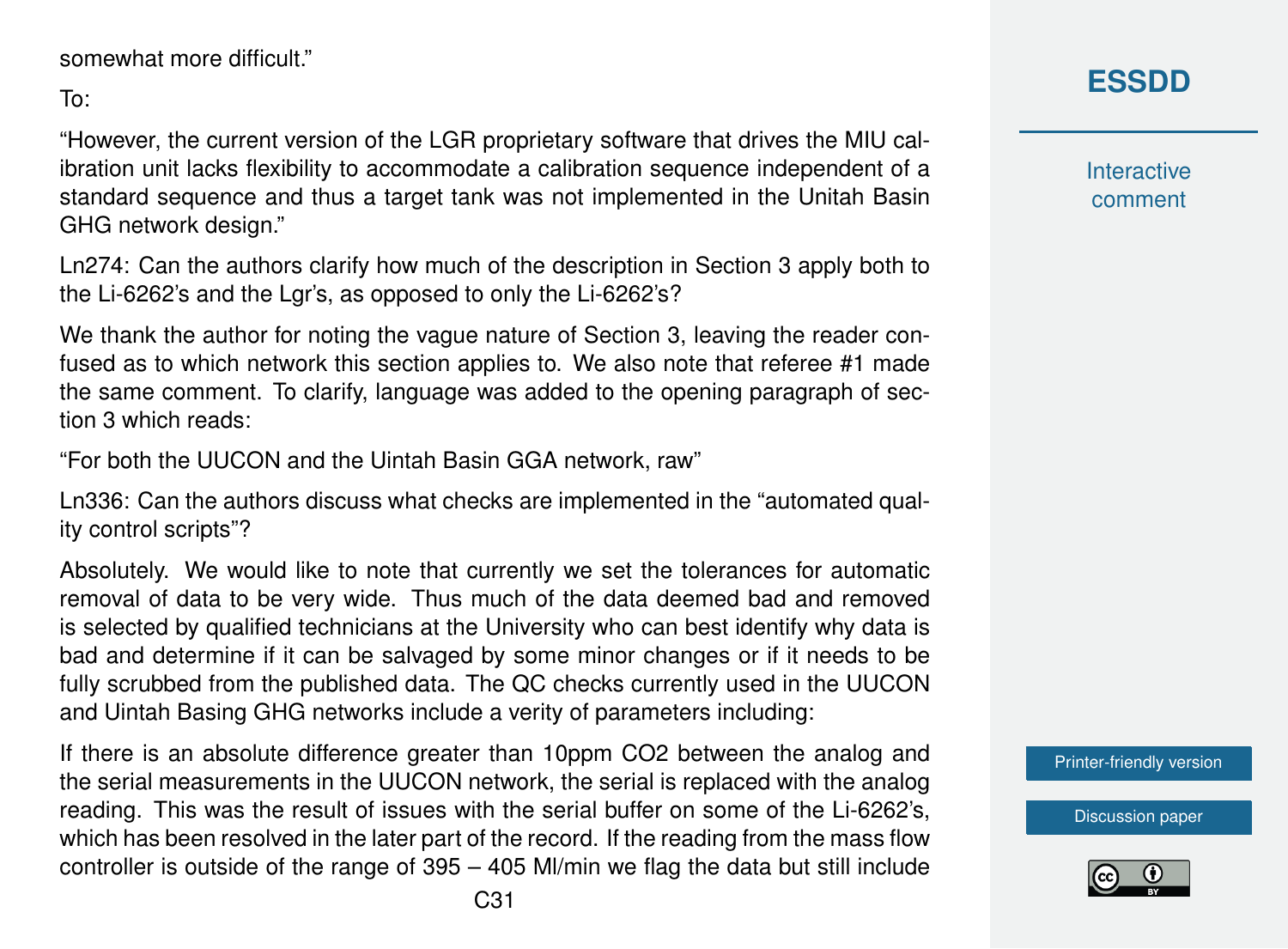it in the dataset. If the technician failed to input the known standard concentrations at any site it is flagged but included in the data. Flushing periods are removed. Periods identified by a user as problematic are removed. If the time between calibrations is greater than 5 hours that data is removed, if the calibration tank is measured more than 100 ppm off from the known value it is removed. Lastly, for the LGR sites, if the cavity pressure is outside of the range of 135 – 145 torr it is flagged.

Lastly, bias in the H2O measurements are identified by comparisons to other near by H2O observations and corrections are applied by a qualified technician to account for any identified basis. There are a wide array of options for this process which will be discussed in-depth in a paper that is currently in preparation that describes the historic network that predates the overhaul described in this paper.

We have chosen not to include these specifics in the manuscript since the specific tolerances used currently can be changed and new QC protocols can be added at any time as new problems are identified in the network. Thus by pointing to the online repository where these details are pulled from allows for the most up to date information to be accessible by the reader.

Ln374: 22 hours, according to Verhulst et al. 2017

We thank the referee for catching this error, and we have corrected the text to read "every 22 hours"

Ln395: I don't see blue circles in Figure 8d, but I do see gray circles with a blue line going through them. . .

We appreciate the referee's comment noting that the color selection in this figure was difficult to discern. We have updated the figure so that the blue circles that appeared gray are now blue squares and have updated the text to represent this change.

Ln400: I suggest that the explanation of the yellow shaded region on this line be repeated on the captions for figure 9.

**[ESSDD](https://www.earth-syst-sci-data-discuss.net/)**

**Interactive** comment

[Printer-friendly version](https://www.earth-syst-sci-data-discuss.net/essd-2018-148/essd-2018-148-AC1-print.pdf)

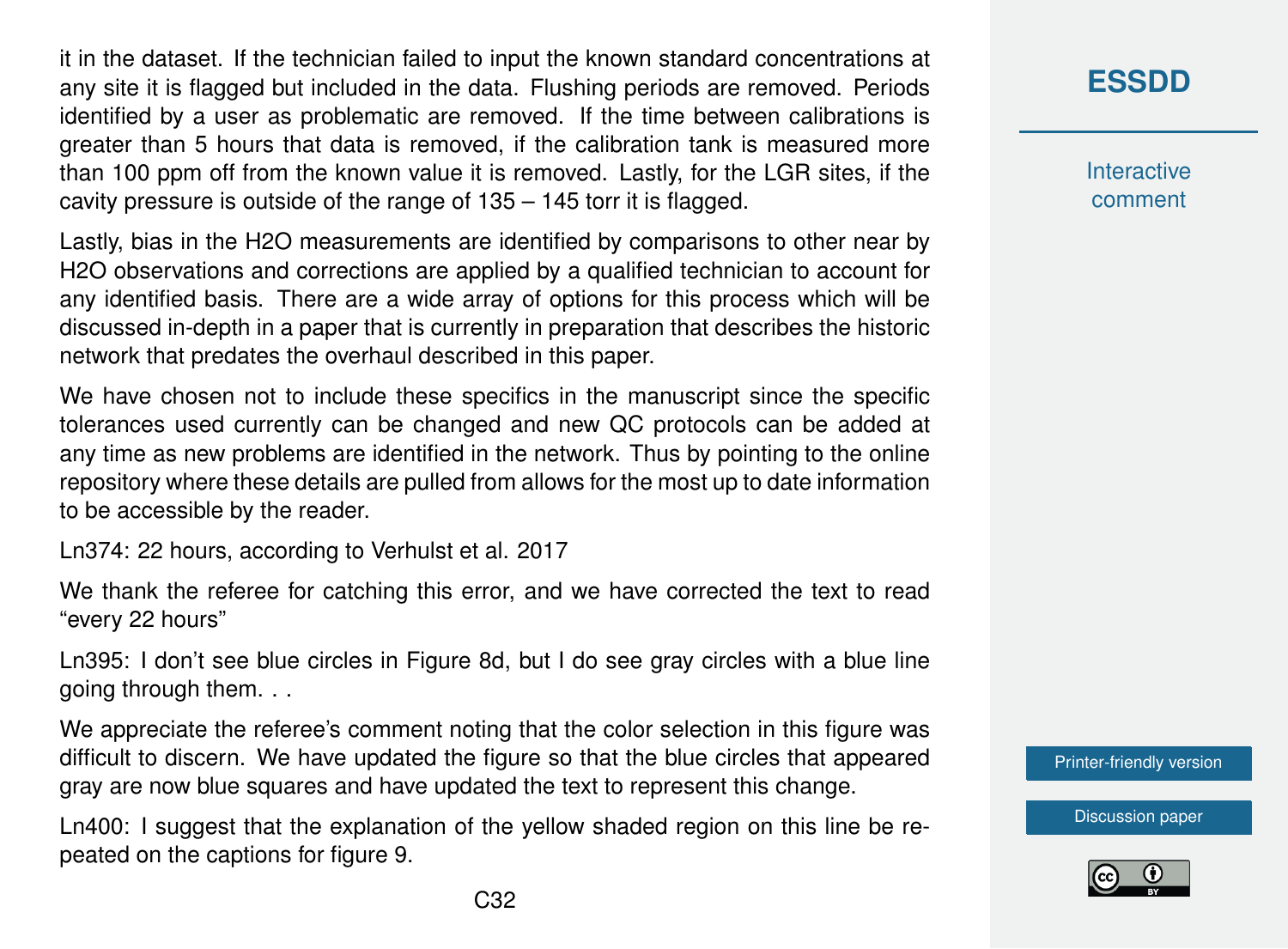We are grateful to the referee for this suggestion as it adds significant clarity to the figure. We have added the following language to the caption:

"The yellow shaded region in Figure 9 is the time period shown in Figure 8 "

Ln401: "calibrated target tank mole fractions", I initially understood that to mean the concentrations assigned to the target tank from the central lab. Would it be a bit more clear to say "on-site assignment of the target tank"?

We thank the referee for pointing out the confusing nature of this statement, and we have modified line 520 in the track changers document it to read:

"In July-August 2017 at IMC there was a bias in the post-calibration target tank mole fractions that similarly affected the pseudo target tank RMSE values (Fig. 9d)."

By changing it to read "post-calibration", this sentence now better matches the nomenclature used elsewhere in the manuscript to describe the values after calibrations.

Ln402: Can you clarify the "third calibration tank"? Was it the tank with the highest concentration?

We again thank the referee for pushing us to clarify some of the language with in this section and associated figures. The lowest calibration tank was removed during this period. We have added "low concentration calibration tank" to line 521 to add this clarity.

Ln402: Not sure why Figure 8d is referenced here?

We appreciate the referee catching this error, as figure 9d was the appropriate reference. We have corrected the text to fix this error.

Ln404: After the "third calibration tank" is re-installed, there is a brief jump in TGT RMSE. Is there an explanation for this? Also, there's a gap in the pTGT calculations at the same time, is there an explanation for this?

**[ESSDD](https://www.earth-syst-sci-data-discuss.net/)**

**Interactive** comment

[Printer-friendly version](https://www.earth-syst-sci-data-discuss.net/essd-2018-148/essd-2018-148-AC1-print.pdf)

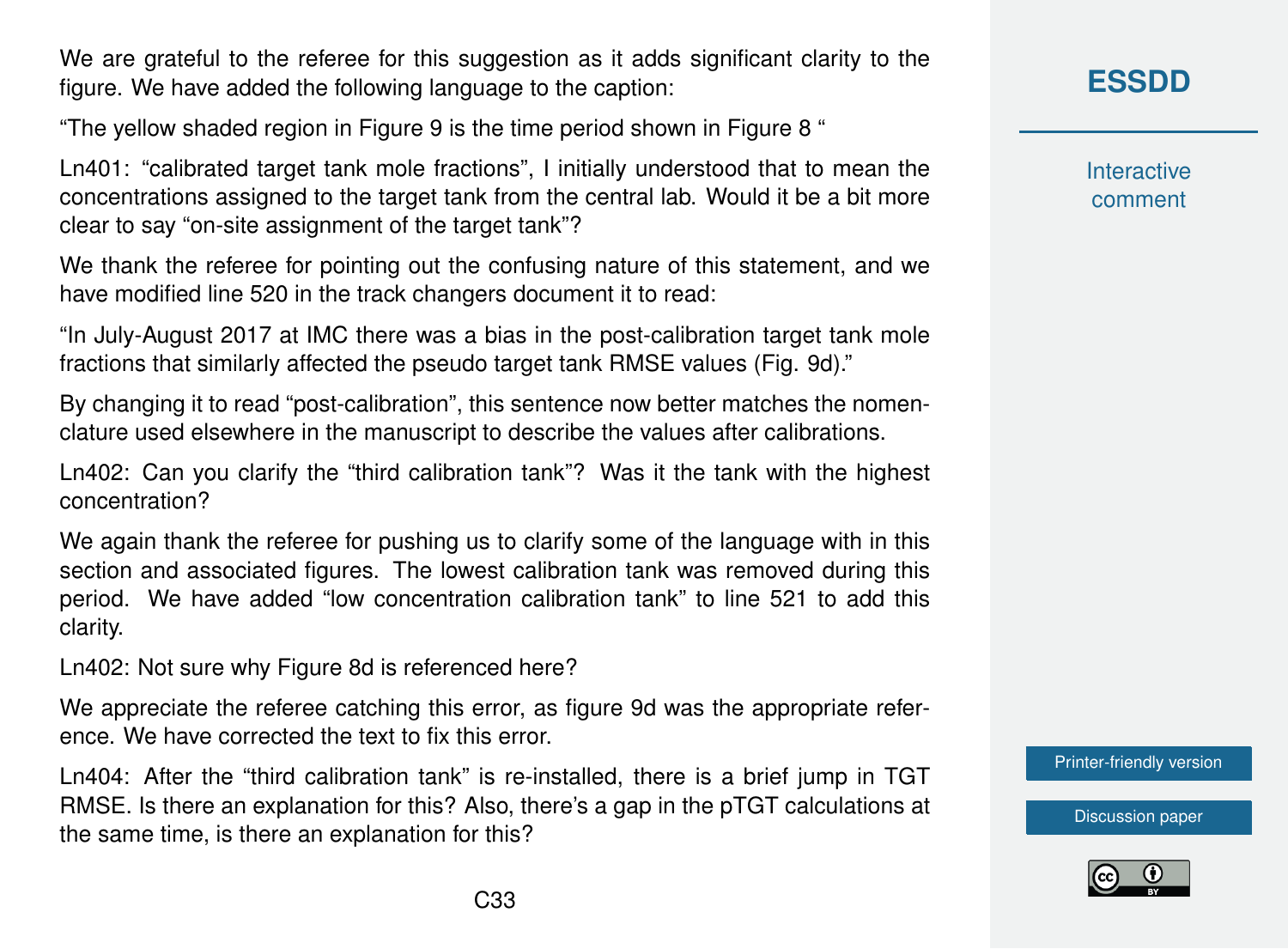We thank the referee for taking the time to carefully examine our figures and take note of the elevated pTGT values overved in Figure 9. After careful examination, we discovered that the data missing in that gap was flagged and removed by a technician, however they failed to remove the calibration tank data along with the atmospheric and calibration data. As a result, the target tank data that drove the elevated rmse calculation in this figure should not have been included. We have remove the target tank data from the dataset and reproduced the figure, which no longer shows the elevated rmse pTGT values.

Ln407: Are the hourly datafiles with the Up-TGT estimates considered an additional data level, compared to discussions in section 3.4?

No, these files are solely produced for the calculation of UpTGT and are not considered a data level. If end users are interested in hourly datasets the data is formatted in a way that it is easy to produce averaged files.

Ln429-430: This is an interesting observation. I think one important distinction to make here is that the two analyzers were operated with different peripherals, such that the comparison isn't completely apples-to-apples, per se. I'm also somewhat concerned that the LGR precisions are significantly worse than those suggested in LGR data sheets (100 sec 1-sigma precision for CO2 0.05 ppm, CH4 0.3 ppb). While I under stand that company data sheets are not to be trusted, I'm surprised that the LGR's show worse precision than the 20 year old Licor's! Have you tried directly replacing the Licor analyzer with the LGR? I understand that the temperature of the lab can have a significant effect on instrument performance, but I would have suspected that most of those effects would concern instrument drift, and that short-term precisions are relatively less affected, so I find the high Up values for the LGR surprising. Can the authors get into a bit more detail on what might be causing these findings?

We thank the referee for their interest in the discrepancy in the values we observed for the LGR precision compared to the datasheets. We were also surprised at these

### **[ESSDD](https://www.earth-syst-sci-data-discuss.net/)**

**Interactive** comment

[Printer-friendly version](https://www.earth-syst-sci-data-discuss.net/essd-2018-148/essd-2018-148-AC1-print.pdf)

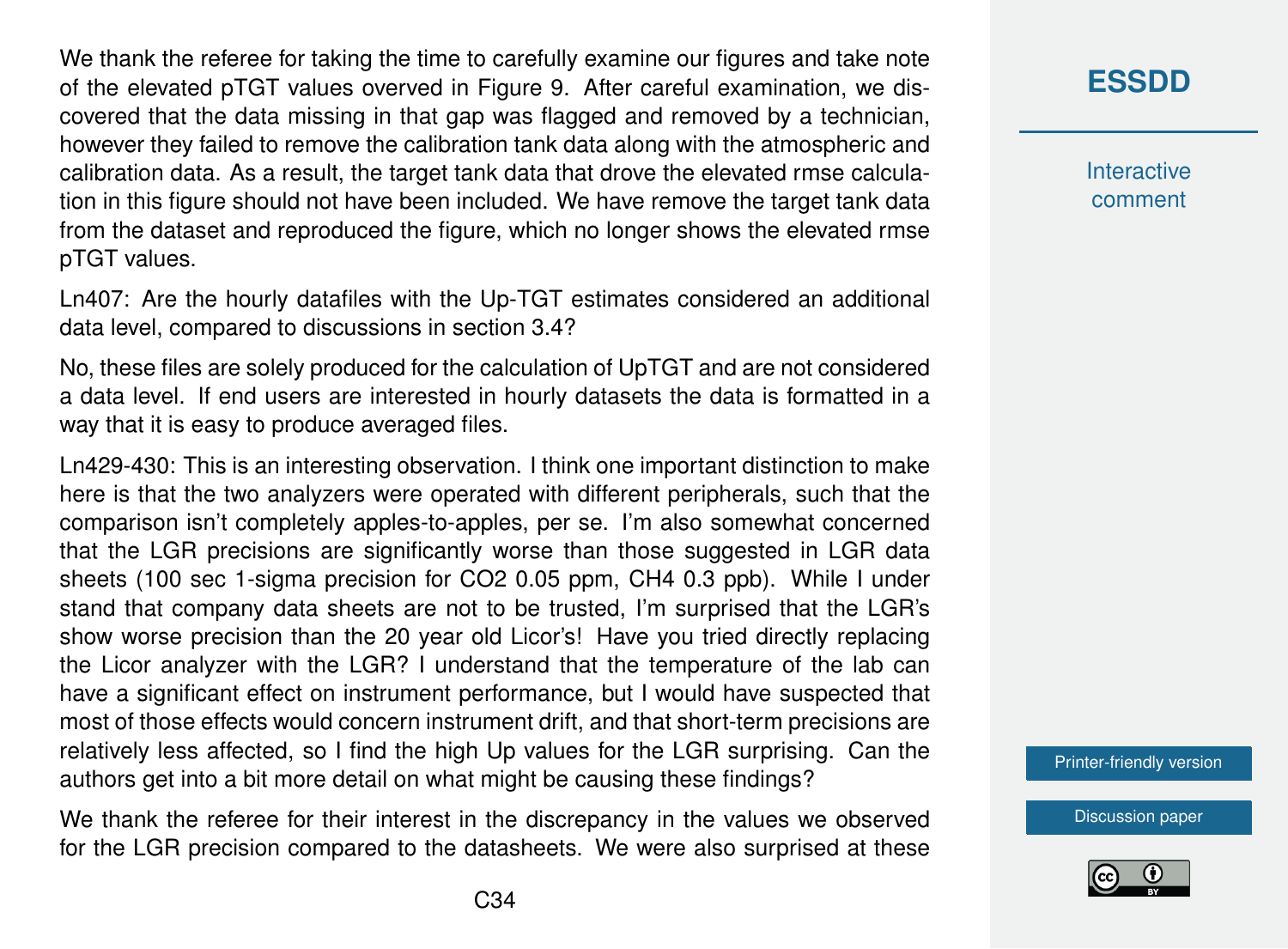findings and worked with Los Gatos to identify the source of the differences. There is one key factor that contributes to this discrepancy. First, the LGR datasheets are reporting an Allan Standard Deviation (Allan variance) at 100 seconds while we are reporting a true 1-sigma standard deviation around 10 second observations

Ln454: One thing that's clear is that Uptgt is generally higher than Utgt, at least based on eyeballing Figure 10. However, can you be sure that Utgt doesn't underestimate the data uncertainty, due to the fact that the 25hr sampling sequence doesn't fully capture the calibration uncertainties that happen at 3âLij6hr intervals?

We appreciate the referee's point regarding Utgt's potential to underestimate uncertainty as a result of the difference between the 25 hour sampling sequence of the target tank vs lower frequency variability in the measurements. While we agree that this is a possibility, if there was variability at 3-6hrs it would manifest itself in our 25-hr target tank sample frequency as apparent noise. However we do not see noise in the target tank observations, and are thus confident in Utgt methods ability to accurately predict measurement uncertainty.

Please check subscripts for CO2, CH4 in the reference list.

We again thank the referee for their attention to details and catching the missing subscripts throughout the reference section. We have searched the references and subscripted where appropriate.

Multiple Mitchell et al. 2018 references on list, should clarify in accordance with ESSD style guidelines.

We again thank the referee for catching the error in the reference list and have corrected the order of the Mitchell et al., 2018 citations to match ESSD style guidelines.

Table 1: Lat/Lon's should specify N, W.

N and W have been added to the header in table 1 in the latitude and longitude columns.

**[ESSDD](https://www.earth-syst-sci-data-discuss.net/)**

**Interactive** comment

[Printer-friendly version](https://www.earth-syst-sci-data-discuss.net/essd-2018-148/essd-2018-148-AC1-print.pdf)

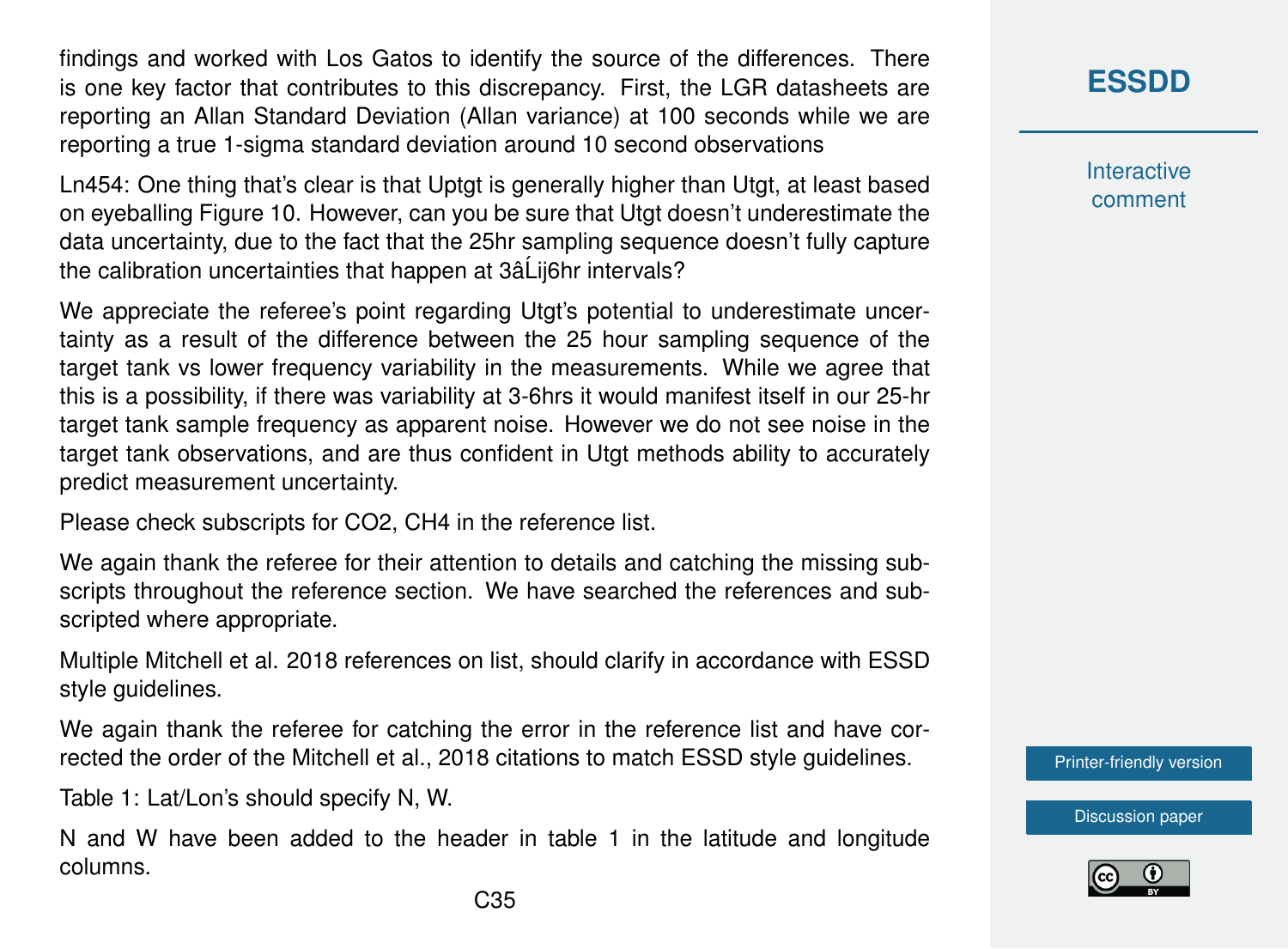Figure 4: Can the authors clarify the tubing used in the gas connections in the main text?

Unfortunately there is not a fully standardized use of the two types of tubing materials utilized in the UUCON network, and thus there are very subtle differences between sites. Additionally, there are often points where the two materials are interconnected for short distances, such as barbed connections to filters and the manifold, that complicate that tubing selections beyond what is relevant to the reader. Thus we feel that a substantial amount of text would be required to provide this level of detail to the reader, which wouldn't greatly improve their understanding of the network design.

Figure 7: "Check gas"? Why not "target" tank, just to be consistent?

We thank the author for identifying this error. The caption has been updated from check gas to target tank.

Figure 9. I'm not sure what 9B is showing here. Also, is there some gray in the background of 9D, and what does that reflect?

Figure 9B displays the same information as 8B but over a significantly longer time frame and thus the small scale variability is not noticeable. However the changes in calibration tanks is very noticeable as the high concentration tank drops from 570 to 480 ppm, and there is a period in the low concentration tanks that forces changes in the calibrated TGT values in panel C and the UpTGT and UTGT values in panel D. Unfortunately this is too much information to include in a figure caption. To add some clarity, the language "See description in text (section 4) for greater details." The gray in the figure represents UpTGT prior to the 11point convolution. To add clarity to this, we have darkened the color so it appears better in the legend and the figure.

Figures 10-11. I'm surprised that there is so much variation in Uptgt, especially for CH4 where it seems like there are clear jumps (likely at cal tank changes) and long-term drift. Have the authors looked into the causce of these uncertainties? For example I wonder

# **[ESSDD](https://www.earth-syst-sci-data-discuss.net/)**

**Interactive** comment

[Printer-friendly version](https://www.earth-syst-sci-data-discuss.net/essd-2018-148/essd-2018-148-AC1-print.pdf)

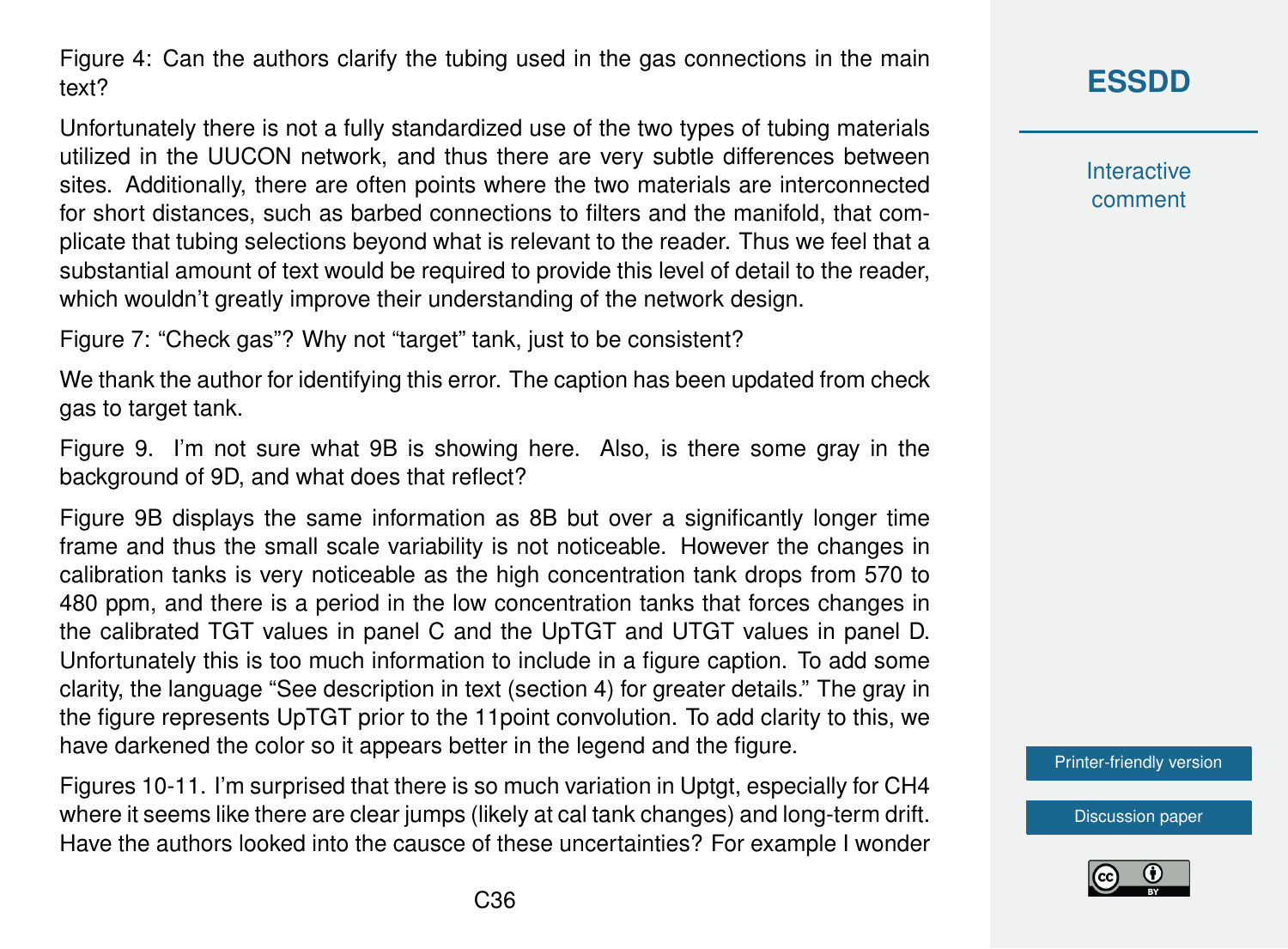if the spikes in RMSE errors correlate with large spikes in the air concentrations, in which case one may suspect a leak or memory effect in the system?

We are grateful to the referee for pointing out some of the variability with in the uncertainty estimates displayed in figures 10 and 11. This variability can be driven by several very important changes at the sites that were not originally discussed in the paper. These include the fact that any bias in the assigned calibration tank values will result in a sustained increase in the uncertainty metric, and that the distribution of concentrations over the span range can impact this metric. Thus by changing one or multiple tanks at the site we can end up with step wise changes in the calculated uncertainty metric. Lastly, the metric UpTGT described in this paper is impacted largely by the time between consecutive calibration periods, thus periods of missing data can result in high uncertainty before and after the data gaps. To address this last point we have added an 8 hour mask, removing periods from the analysis in which 8 or more hours of data are missing. We have updated the figures and the numbers reported in the text and Table 3 to represent this small change.

To address this, language has been added in section 4, line 534, that describes each of these factors. This language reads

"It should be noted that since UpTGT is time dependent, gaps in data will result in large uncertainties estimates. As a result we have added a mask, in which any period of 8 hours or more of data are removed from the UpTGT calculation. Additionally, bias in the assigned values of calibration tanks, as well as changes in the distribution of the mole fraction of calibration tanks on site, can result in result in step wise changes in UpTGT as can be seen if figures 10 and 11."

Please also note the supplement to this comment: [https://www.earth-syst-sci-data-discuss.net/essd-2018-148/essd-2018-148-AC1](https://www.earth-syst-sci-data-discuss.net/essd-2018-148/essd-2018-148-AC1-supplement.pdf) [supplement.pdf](https://www.earth-syst-sci-data-discuss.net/essd-2018-148/essd-2018-148-AC1-supplement.pdf)

## **[ESSDD](https://www.earth-syst-sci-data-discuss.net/)**

**Interactive** comment

[Printer-friendly version](https://www.earth-syst-sci-data-discuss.net/essd-2018-148/essd-2018-148-AC1-print.pdf)